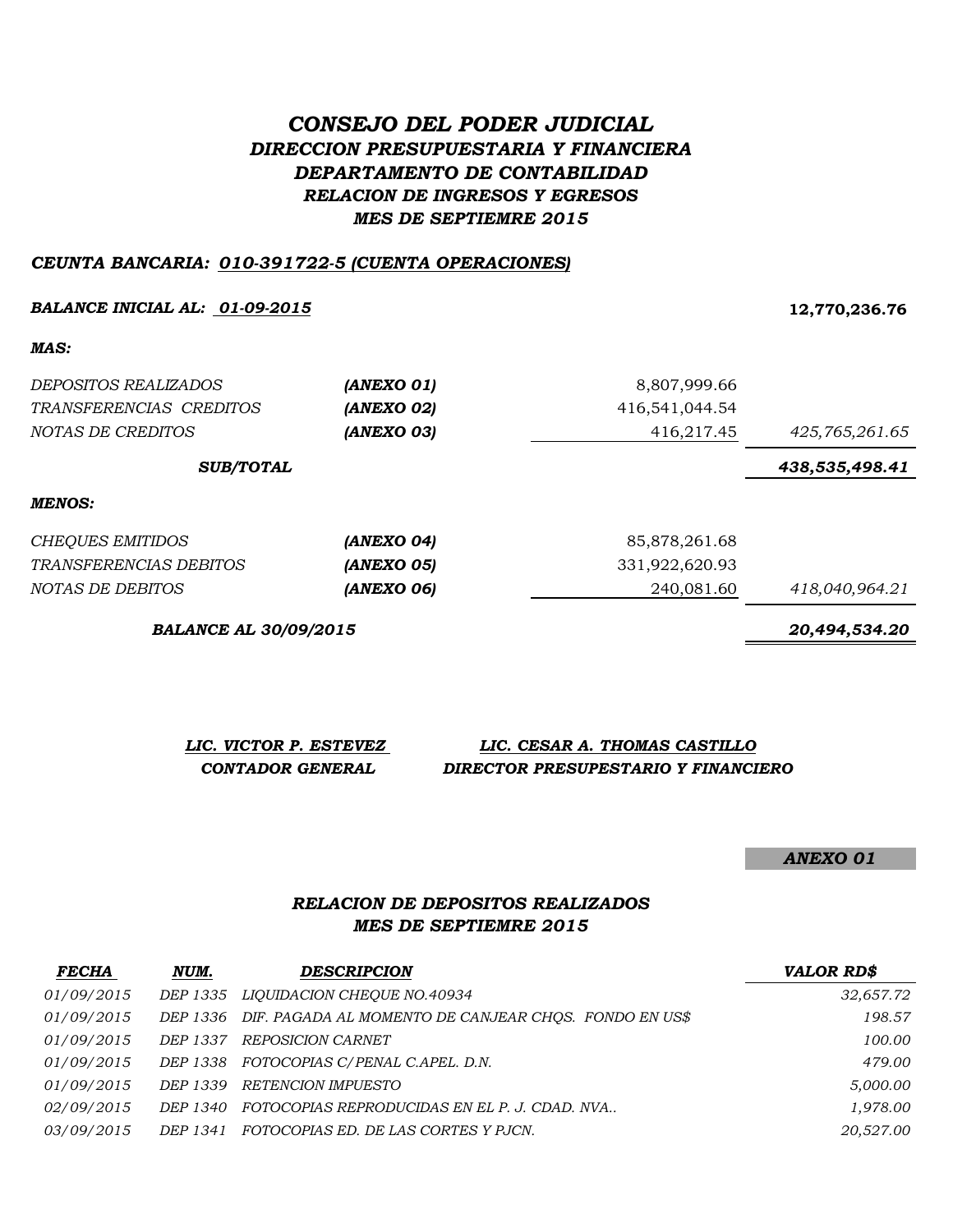| 03/09/2015 | DEP 1342        | REPOSICION CARNET                                               | 100.00       |
|------------|-----------------|-----------------------------------------------------------------|--------------|
| 03/09/2015 | DEP 1343        | REEMBOLSO PAGO ENERGIA ELECTRICA ED. JI. STGO. Y SF.            | 2,600,000.00 |
| 03/09/2015 |                 | DEP 1344 RETENCION IMPUESTO                                     | 100.00       |
| 03/09/2015 |                 | DEP 1345 FOTOCOPIAS REPRODUCIDAS P. J. DE SANTIAGO.             | 72,716.00    |
| 03/09/2015 |                 | DEP 1346 FOTOCOPIAS REPRODUCIDAS P. J. DE BANI                  | 8,100.00     |
| 03/09/2015 | DEP 1347        | FOTOCOPIAS REPRODUCIDAS P. J. DE BARAHONA                       | 15,050.00    |
| 04/09/2015 | DEP 1348        | PAGO RENTA CAFETERIA JUR. INMOB.                                | 140,000.00   |
| 04/09/2015 | DEP 1349        | REPOSICION CARNET EXTRAVIADO                                    | 400.00       |
| 04/09/2015 | DEP 1350        | <b>RETENCION IMPUESTO</b>                                       | 110.00       |
| 04/09/2015 | DEP 1351        | DESC. COBERTURA DE SALUD A CARLOS L. BLANCO.                    | 582.12       |
| 07/09/2015 | DEP 1352        | <b>RETENCION IMPUESTO</b>                                       | 242.26       |
| 08/09/2015 | DEP 1353        | LIQUID. JEEP TOYOTA 4RUNNER POR DEL SEGURO BANRESERVAS          | 1,547,897.06 |
| 08/09/2015 | DEP 1354        | FOTOCOPIAS                                                      | 4,604.00     |
| 08/09/2015 |                 | DEP 1355 PAGO POLIZA SALUD PENS., PADRES E HIJOS MAYORES JUL/15 | 686,622.00   |
| 08/09/2015 |                 | DEP 1356 FOTOCOPIAS REPRODUCIDAS EN EL P. J. CDAD. NVA          | 2,300.00     |
| 08/09/2015 | DEP 1357        | FOTOCOPIAS REPRODUCIDAS EN JUR. CIVIL STO. DGO. ESTE            | 10,324.00    |
| 09/09/2015 | DEP 1358        | REPOSICION CARNET                                               | 100.00       |
| 09/09/2015 | DEP 1359        | REEMBOLSO POR SUMINISTRO DE ENERGIA                             | 13,500.54    |
| 10/09/2015 | DEP 1360        | <b>REPOSICION CARNET</b>                                        | 100.00       |
| 10/09/2015 | DEP 1361        | LIQUIDACION CHEQUE NO.42670                                     | 9,631.64     |
| 10/09/2015 | DEP 1362        | LIQUIDACION CHEQUE NO.43815                                     | 9,312.07     |
| 10/09/2015 | DEP 1363        | <i>LIQUIDACION CHEQUE NO.43777</i>                              | 337.58       |
| 10/09/2015 | DEP 1364        | <b>RETENCION IMPUESTO</b>                                       | 4,115.00     |
| 10/09/2015 | DEP 1365        | DESC. GASTOS ALIMENTICIOS A VARIOS EX-EMPLS.                    | 12,650.00    |
| 10/09/2015 | DEP 1366        | FOTOCOPIAS REPRODUCIDAS EN EL P. J. CDAD. NVA                   | 1,670.00     |
| 11/09/2015 | DEP 1367        | RETENCION IMPUESTO POR TRABAJOS REALIZADOS                      | 871.25       |
| 11/09/2015 | DEP 1368        | REPOSICION DE CARNET                                            | 200.00       |
| 14/09/2015 | DEP 1369        | REPOSICION CARNET EXTRAVIADO                                    | 100.00       |
| 14/09/2015 | DEP 1370        | FOTOCOPIAS                                                      | 1,930.00     |
| 14/09/2015 | DEP 1371        | <b>RETENCION IMPUESTO</b>                                       | 1,057.50     |
| 14/09/2015 | DEP 1372        | FOTOCOPIAS REPRODUCIDAS EN EL P. J. CDAD. NVA                   | 1,062.00     |
| 14/09/2015 | <i>DEP 1373</i> | FOTOCOPIAS REPRODUCIDAS EN EL P. J. CDAD. NVA                   | 1,406.00     |
| 15/09/2015 | DEP 1374        | FOTOCOPIAS TIRADAS                                              | 879.00       |
| 15/09/2015 | DEP 1375        | PAGO SEGURO DE SALUD                                            | 698,559.00   |
| 15/09/2015 | DEP 1376        | DEVOLUCION DE POSITO POR ALQUILER                               | 6,000.00     |
| 15/09/2015 | DEP 1377        | FOTOCOPIAS REPRODUCIDAS EN EL P. J. CDAD. NVA                   | 856.00       |
| 16/09/2015 | DEP 1378        | <b>REPOSICION CARNET</b>                                        | 100.00       |
| 16/09/2015 | DEP 1379        | <b>RETENCION IMPUESTO</b>                                       | 950.00       |
| 16/09/2015 | DEP 1380        | FOTOCOPIAS REPRODUCIDAS EN EL P. J. CDAD. NVA                   | 5,410.00     |
| 16/09/2015 | DEP 1381        | FOTOCOPIAS REPRODUCIDAS EN EL P. J. CDAD. NVA                   | 1,804.00     |
| 17/09/2015 | DEP 1382        | REPOSICION CARNET EXTRAVIADO                                    | 100.00       |
| 17/09/2015 | DEP 1383        | LIQUIDACION CHEQUE NO.43423                                     | 2,049.45     |
| 17/09/2015 | DEP 1384        | <b>RETENCION IMPUESTOS</b>                                      | 6,400.90     |
| 17/09/2015 | DEP 1385        | DESC. GASTOS ALIMENTICIOS Y BENEFICIOS A VARIOS EX-EMPLS.       | 6,500.00     |
| 18/09/2015 | DEP 1386        | REPOSICION CARNET EXTRAVIADOS                                   | 200.00       |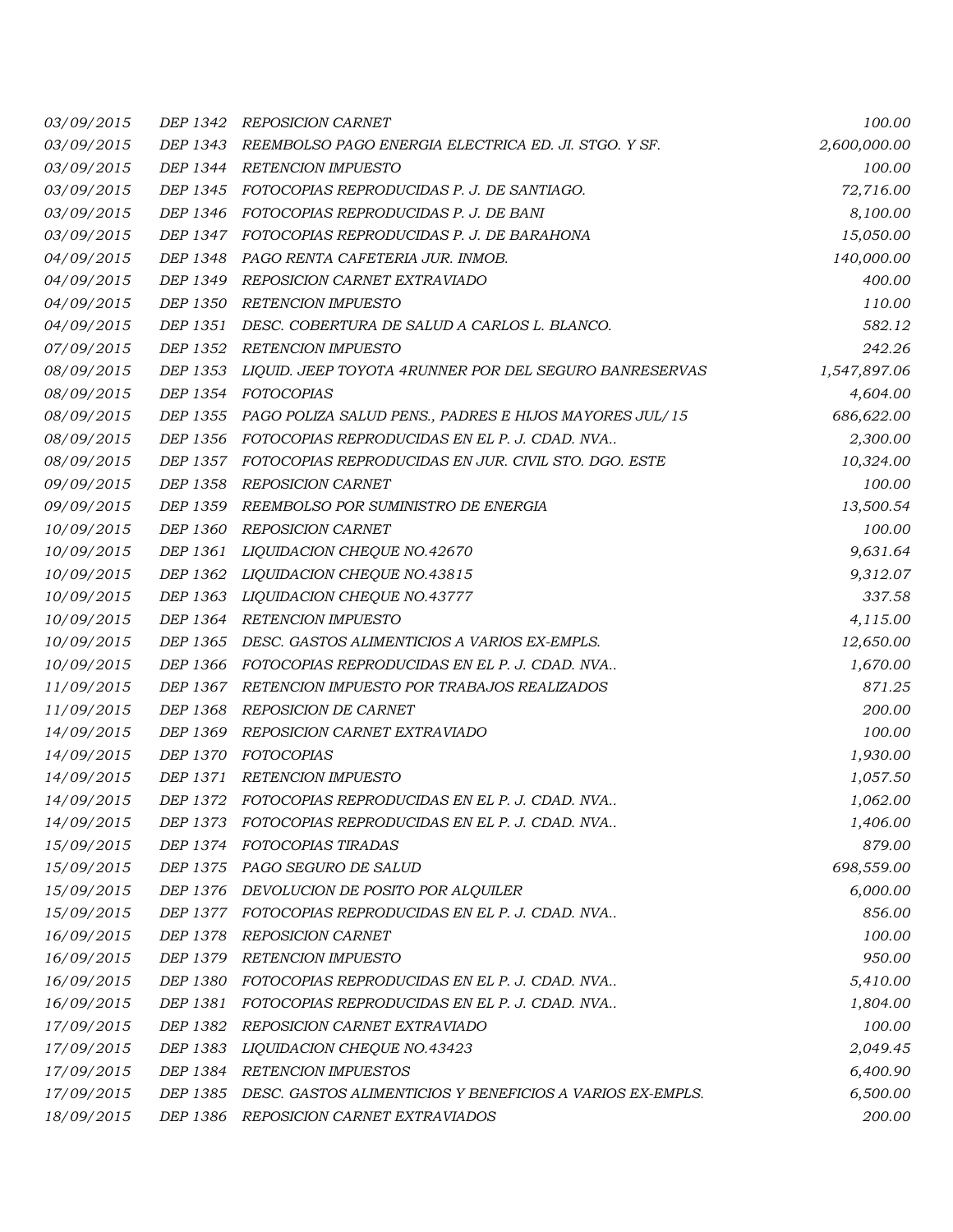|                          |                 | <b>TOTAL RD\$</b>                                                            | 8,807,999.66       |
|--------------------------|-----------------|------------------------------------------------------------------------------|--------------------|
| 30/09/2015               |                 | DEP 1417 FOTOCOPIAS REPRODUCIDAS EN EL P. J. CDAD. NVA                       | 466.00             |
| 30/09/2015               | DEP 1416        | COMPROBANTE NO.168854796, FOTOCOPIAS PJCN.                                   | 608.00             |
| 30/09/2015               |                 | DEP 1415 DESC. SEG MED, BENEF Y BONO ESCOLAR NO CORRESPONDE                  | 46,359.40          |
| 30/09/2015               | DEP 1414        | <b>RETENCION IMPUESTO</b>                                                    | 855.00             |
| 30/09/2015               | DEP 1413        | REPOSICION CARNET EXTRAVIADO                                                 | 200.00             |
| 29/09/2015               |                 | DEP 1412 FOTOCOPIAS REPRODUCIDAS EN EL P. J. S.F.M.                          | 17,727.00          |
| 29/09/2015               | DEP 1411        | FOTOCOPIAS REPRODUCIDAS EN EL P. J. CDAD. NVA                                | 522.00             |
| 29/09/2015               | <i>DEP 1410</i> | FOTOCOPIAS                                                                   | 456.00             |
| 29/09/2015               |                 | DEP 1409 REEMBOLSO PAGO ENERGIA ELECTRICA JI.                                | 2,537,341.28       |
| 29/09/2015               | DEP 1408        | <b>REPOSICION CARNET</b>                                                     | 100.00             |
| 28/09/2015               | <i>DEP 1407</i> | DESC. COBERTURA SALUD NOMINAS MES DE SEPTIEMBRE/2015                         | 161,175.98         |
| 28/09/2015               |                 | DEP 1406 ABONO DEUDA PENDIENTE                                               | 2,000.00           |
| 25/09/2015               |                 | DEP 1405 DESC. COBER. SALUD NOMINA POST-CIERRE MES DE SEPT/2015              | 3,613.40           |
| 25/09/2015               |                 | DEP 1404 FOTOCOPIAS REPRODUCIDAS EN EL P. J. CDAD. NVA                       | 732.00             |
| 25/09/2015               |                 | DEP 1403 FOTOCOPIAS REPRODUCIDAS EN EL P. J. CDAD. NVA                       | 486.00             |
| 25/09/2015               |                 | DEP 1402 DESC. BENEFICIOS A EMPL. FALLECIDO                                  | 2,800.00           |
| 25/09/2015               | DEP 1401        | DESC. COBERTURA DE SALUD PAGO AYUDAS SEPT./2015                              | 2,521.44           |
| 25/09/2015               | DEP 1400        | FOTOCOPIAS                                                                   | 5,052.00           |
| 23/09/2015               |                 | DEP 1399 POLIZA SALUD PADRES E HIJOS MAYORES PLAN TIT. MASIVA                | 29,480.00          |
| 23/09/2015               | DEP 1398        | REPOSICION CARNET EXTRAVIADOS                                                | 200.00             |
| 22/09/2015               |                 | DEP 1397 FOTOCOPIAS REPRODUCIDAS EN EL P. J. CDAD. NVA                       | 1,676.00           |
| 22/09/2015               |                 | DEP 1396 FOTOCOPIAS REPRODUCIDAS EN EL P. J. CDAD. NVA                       | 912.00             |
| 22/09/2015               |                 | DEP 1395 FOTOCOPIAS REPRODUCIDAS EN EL P. J. CDAD. NVA                       | 1,078.00           |
| 22/09/2015               | DEP 1394        | ALQUILER SALON DE CONFERENCIAS PJ. DE PUERTO PLATA.                          | 6,000.00           |
| 22/09/2015               | DEP 1393        | RETENCION IMPUESTO                                                           | 372.50             |
| 22/09/2015               |                 | DEP 1392 ALQUILER LOCAL CAFETERIA PJ. DE MONTECRISTI.                        | 6,000.00           |
| 22/09/2015               | DEP 1391        | ALQUILER ESPACIO P/FOTOCOPIADORA PJ. DE SAN PEDRO.                           | 15,216.00          |
| 22/09/2015               | DEP 1390        | FOTOCOPIAS                                                                   | 23,274.00          |
| 21/09/2015<br>21/09/2015 | DEP 1388        | FOTOCOPIAS TIRADAS<br>DEP 1389 FOTOCOPIAS REPRODUCIDAS EN EL P. J. CDAD. NVA | 558.00<br>1,598.00 |
| 18/09/2015               |                 | DEP 1387 RETENCION IMPUESTOS                                                 | 680.00             |
|                          |                 |                                                                              |                    |

### *RELACION DE TRANSFERENCIAS CREDITOS MES DE SEPTIEMRE 2015*

| <b>FECHA</b>      | NUM. | <b>DESCRIPCION</b>                                      | <b>VALOR RD\$</b> |
|-------------------|------|---------------------------------------------------------|-------------------|
| <i>02/09/2015</i> | 181  | REEMBOLSO DIETAS Y GASTOS ALIMENTICIOS AGOSTO 2015      | 17,750.00         |
| <i>02/09/2015</i> | 182  | APORTE ALOUILER LOCAL COOPNASEJU CORRESP. AGOSTO 2015   | 16,307.50         |
| <i>07/09/2015</i> | 183  | APORTE SUM. ELECT TRIB. Z. NORTE Y SUR ABRIL/2014       | 1,139,359.94      |
| 11/09/2015        | 184  | TRANSF. DE FONDO POR ASIGN PRESUP DEL MES DE SEPT./2015 | 408,886,958.00    |
| 14/09/2015        | 185  | APORTE ALQUILER LOCAL QUE ALOJA A COOPNASEJU A JUL/15   | 16,307.50         |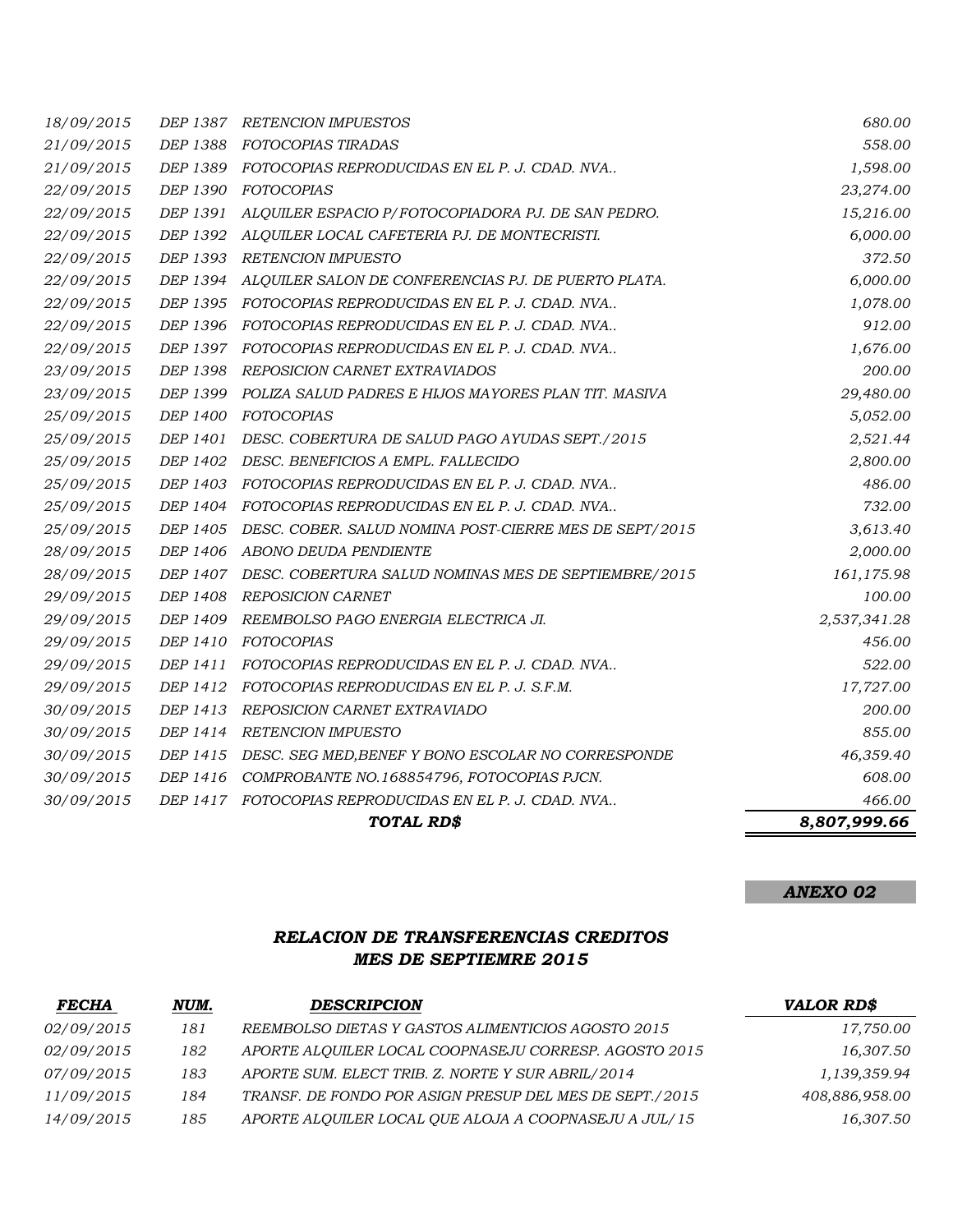|            |     | TOTAL RD\$                                           | 416,541,044.54 |
|------------|-----|------------------------------------------------------|----------------|
| 30/09/2015 | 191 | COMPANIA DOMINICANA DE TELEFONOS, S.A.               | 55,119.84      |
| 30/09/2015 | 190 | TRANSF. DE FONDO DE LA CTA. SUELDOS                  | 6,155,242.76   |
| 21/09/2015 | 189 | APORTE SEGURIDAD EDIF P. J. SANTIAGO SEPTIEMBRE/2015 | 49,795.00      |
| 21/09/2015 | 188 | APORTE SEGURIDAD EDIFICIO SCJ-CPJ SEPTIEMBRE 2015    | 100,000.00     |
| 21/09/2015 | 187 | APORTE ALQUILER LOCAL TRIB SUP ADM SEPTIEMBRE/2015   | 54,204.00      |
| 21/09/2015 | 186 | APORTE ALOUILER LOCAL P. J. STO DGO. SEPT/2015       | 50,000.00      |

#### *RELACION NOTAS DE CREDITOS MES DE SEPTIEMRE 2015*

| <b>FECHA</b> | NUM. | <b>DESCRIPCION</b>                                       | <b>VALOR RD\$</b> |
|--------------|------|----------------------------------------------------------|-------------------|
| 30/09/2015   | 782  | EMPL. EXCLUIDOS NOM. GTOS. ALIMENTICIOS SERV. JUDICIALES | 36,750.00         |
| 30/09/2015   | 783  | EMPLEADOS EXCL. DE BENEFICIOS A FUNC. Y EMPLEADOS        | 10,100.00         |
| 30/09/2015   | 784  | FOTOCOPIAS REPRODUCIDAS P. J. MONSEÑOR NOUEL             | 21,152.00         |
| 30/09/2015   | 785  | FOTOCOPIAS REPRODUCIDAS P. J. PERAVIA                    | 10,924.00         |
| 30/09/2015   | 788  | CARGO POR CUENTA CERRADA O CANCELADA                     | 34,533.33         |
| 09/09/2015   | 761  | REINTEGRO CHQ44307                                       | 12,224.34         |
| 14/09/2015   | 763  | REINTEGRO CHQ39377                                       | 1,000.00          |
| 14/09/2015   | 764  | REINTEGRO CHQ40555                                       | 1,000.00          |
| 14/09/2015   | 765  | REINTEGRO CHQ41545                                       | 1,000.00          |
| 14/09/2015   | 766  | REINTEGRO CHQ42182                                       | 1,000.00          |
| 14/09/2015   | 767  | REINTEGRO CHO42967                                       | 1,000.00          |
| 25/09/2015   | 769  | REINTEGRO CHQ39251                                       | 15,057.50         |
| 25/09/2015   | 770  | REINTEGRO CHQ38804                                       | 3,647.46          |
| 25/09/2015   | 771  | REINTEGRO CHQ39262                                       | 1,260.00          |
| 25/09/2015   | 772  | REINTEGRO CHQ39629                                       | 3,647.46          |
| 25/09/2015   | 773  | REINTEGRO CHQ39620                                       | 2,735.59          |
| 25/09/2015   | 774  | REINTEGRO CHQ39632                                       | 19,039.72         |
| 25/09/2015   | 775  | REINTEGRO CHQ39604                                       | 227,155.55        |
| 25/09/2015   | 776  | REINTEGRO CHQ39865                                       | 2,380.00          |
| 25/09/2015   | 777  | REINTEGRO CHQ39946                                       | 700.00            |
| 25/09/2015   | 778  | REINTEGRO CHQ39987                                       | 1,260.00          |
| 25/09/2015   | 779  | REINTEGRO CHQ43311                                       | 800.00            |
| 25/09/2015   | 780  | REINTEGRO CHQ45018                                       | 1,500.00          |
| 25/09/2015   | 781  | REINTEGRO CHQ45042                                       | 3,500.00          |
| 30/09/2015   | 786  | REINTEGRO POR CADUCIDAD CHQ NO. 39409                    | 1,800.00          |
| 30/09/2015   | 787  | REINTEGRO POR CADUCIDAD CHQ NO. 39990                    | 1,050.00          |
| 30/09/2015   | 10   | DIFERENCIAS EN CHQ#44857, PAGADO DE MENOS POR EL BCO.    | 0.50              |
|              |      | TOTAL RD\$                                               | 416,217.45        |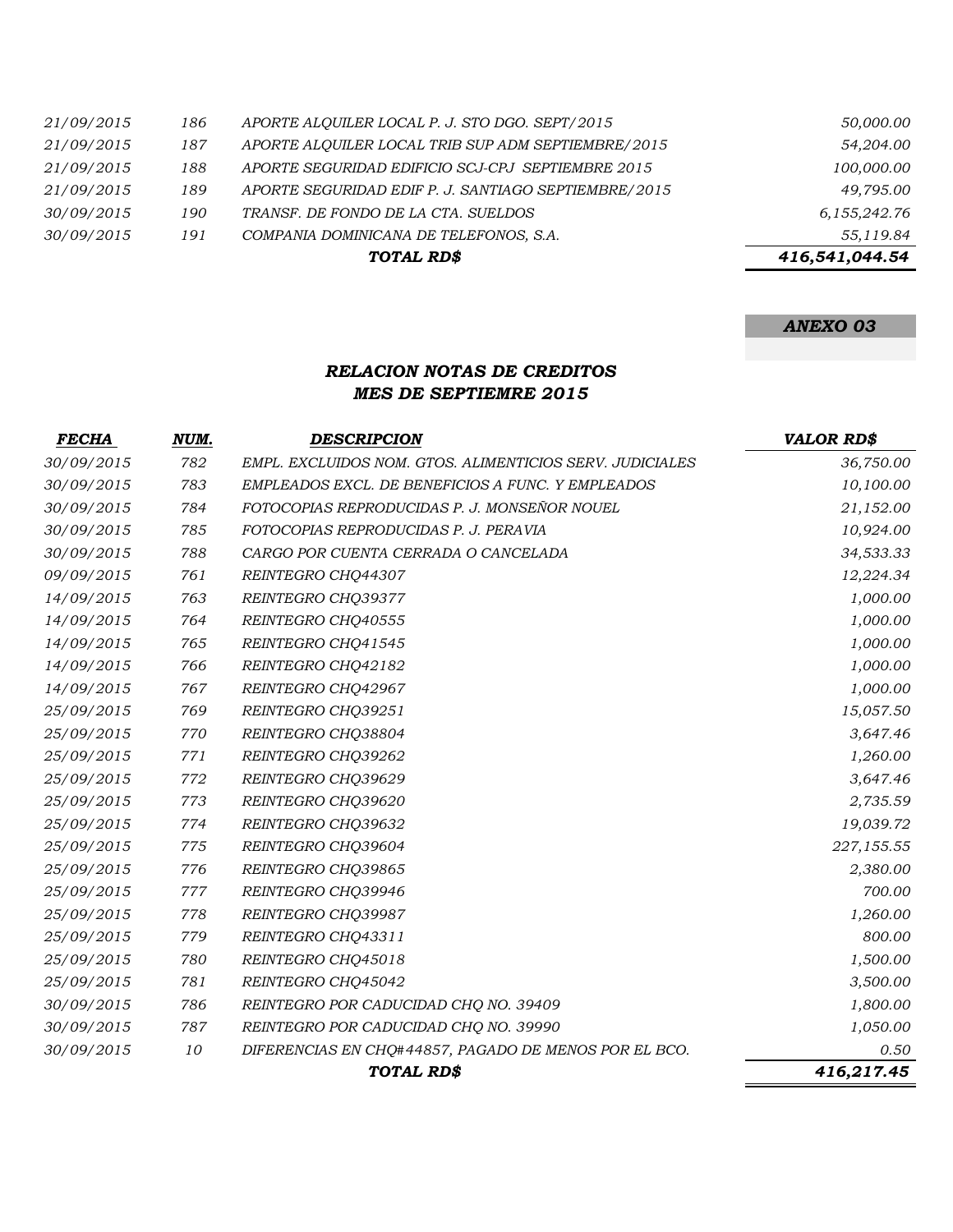## *RELACION DE CHEQUES EMITIDOS MES DE SEPTIEMRE 2015*

| <b>FECHA</b> | NUM.  | <b>BENEFICIARIO</b>                           | <b>VALOR RD\$</b> |
|--------------|-------|-----------------------------------------------|-------------------|
| 07/09/2015   | 44617 | EDWARD J. SOTO SOTO                           | 31,000.00         |
| 07/09/2015   | 44618 | RUHT ESTHER ORTIZ ACOSTA                      | 44,486.05         |
| 07/09/2015   | 44619 | <b>JUAN I. BATISTA MENDEZ</b>                 | 262,123.00        |
| 08/09/2015   | 44620 | AMADA NADIA DEVARES SANCHEZ                   | 319,901.05        |
| 08/09/2015   | 44621 | D MAGGIE, SRL                                 | 27,100.85         |
| 08/09/2015   | 44622 | D MAGGIE, SRL                                 | 24,706.78         |
| 08/09/2015   | 44623 | SANTA MARTHA VILLAR BAEZ                      | 32,824.42         |
| 08/09/2015   | 44624 | SANTA MARTHA VILLAR BAEZ                      | 6,879.37          |
| 09/09/2015   | 44625 | PRICESMART DOMINICANA SRL                     | 14,075.44         |
| 09/09/2015   | 44626 | NEUMATICOS SANTANA, SRL                       | 21,067.81         |
| 09/09/2015   | 44627 | EDITORA DEL CARIBE, SA                        | 31,963.52         |
| 09/09/2015   | 44628 | AYUNTAMIENTO MUNICIPAL PUERTO PLATA           | 6,300.00          |
| 09/09/2015   | 44629 | COLECTOR DE IMPUESTOS INTERNOS                | 14,742.14         |
| 09/09/2015   | 44630 | COLECTOR DE IMPUESTOS INTERNOS                | 116,438.03        |
| 09/09/2015   | 44631 | LOANMY ENCARNACION SOTO                       | 26,500.00         |
| 09/09/2015   | 44632 | LOANMY ENCARNACION SOTO                       | 9,500.00          |
| 09/09/2015   | 44633 | MARIA I. DEL ROSARIO RAMIREZ                  | 54,450.00         |
| 09/09/2015   | 44634 | ROSMERY A. URENA PEREZ                        | 9,879.71          |
| 09/09/2015   | 44635 | ROSA E. GUZMAN JOSE                           | 11,203.47         |
| 09/09/2015   | 44636 | JOSEFINA BURGOS FAJARDO                       | 4,959.20          |
| 09/09/2015   | 44637 | MIRIAM ANGOMAS BIDO                           | 17,285.00         |
| 11/09/2015   | 44638 | CLIP INTERNACIONAL SRL                        | 129,260.70        |
| 11/09/2015   | 44639 | W J SERVICE CENTER SRL                        | 61,642.04         |
| 11/09/2015   | 44640 | <b>W J SERVICE CENTER SRL</b>                 | 31,265.01         |
| 11/09/2015   | 44641 | OFICINA PARA EL REORDENAMIENTO DEL TRANSPORTE | 126,000.00        |
| 11/09/2015   | 44642 | ESTACION DE SERVICIO JAVIER SRL               | 5,810.87          |
| 11/09/2015   | 44643 | <b>W J SERVICE CENTER SRL</b>                 | 35,261.67         |
| 11/09/2015   | 44644 | MINERVA A. COCCO SUBERO                       | 5,000.00          |
| 11/09/2015   | 44645 | INSTIT. GLOBAL DE ALTOS EST. EN CIENCIAS SOC. | 10,500.00         |
| 11/09/2015   | 44646 | BANCO DE RESERVAS DE LA REP. DOMINICANA       | 45,170.00         |
| 11/09/2015   | 44647 | PASCUAL FCO. ABREU VALENZUELA                 | 116,000.00        |
| 14/09/2015   | 44648 | SANTA MARTHA VILLAR BAEZ                      | 8,058.69          |
| 14/09/2015   | 44649 | SANTA MARTHA VILLAR BAEZ                      | 7,567.30          |
| 14/09/2015   | 44650 | SANTA MARTHA VILLAR BAEZ                      | 4,913.84          |
| 14/09/2015   | 44651 | FELIZ RUIZ COMERCIAL SRL                      | 22,610.00         |
| 14/09/2015   | 44652 | TRIGI TRAVEL SRL                              | 47,189.70         |
| 14/09/2015   | 44653 | ORQUIDEA LACHAPEL MORILLO                     | 11,875.00         |
| 14/09/2015   | 44654 | ROSA ELVIRA ESCOTO RODRIGUEZ                  | 12,600.00         |
| 14/09/2015   | 44655 | DIOGENES MEDINA MARTINEZ                      | 9,000.00          |
| 14/09/2015   | 44656 | D MAGGIE, SRL                                 | 23,366.10         |
| 14/09/2015   | 44657 | D MAGGIE, SRL                                 | 18,865.25         |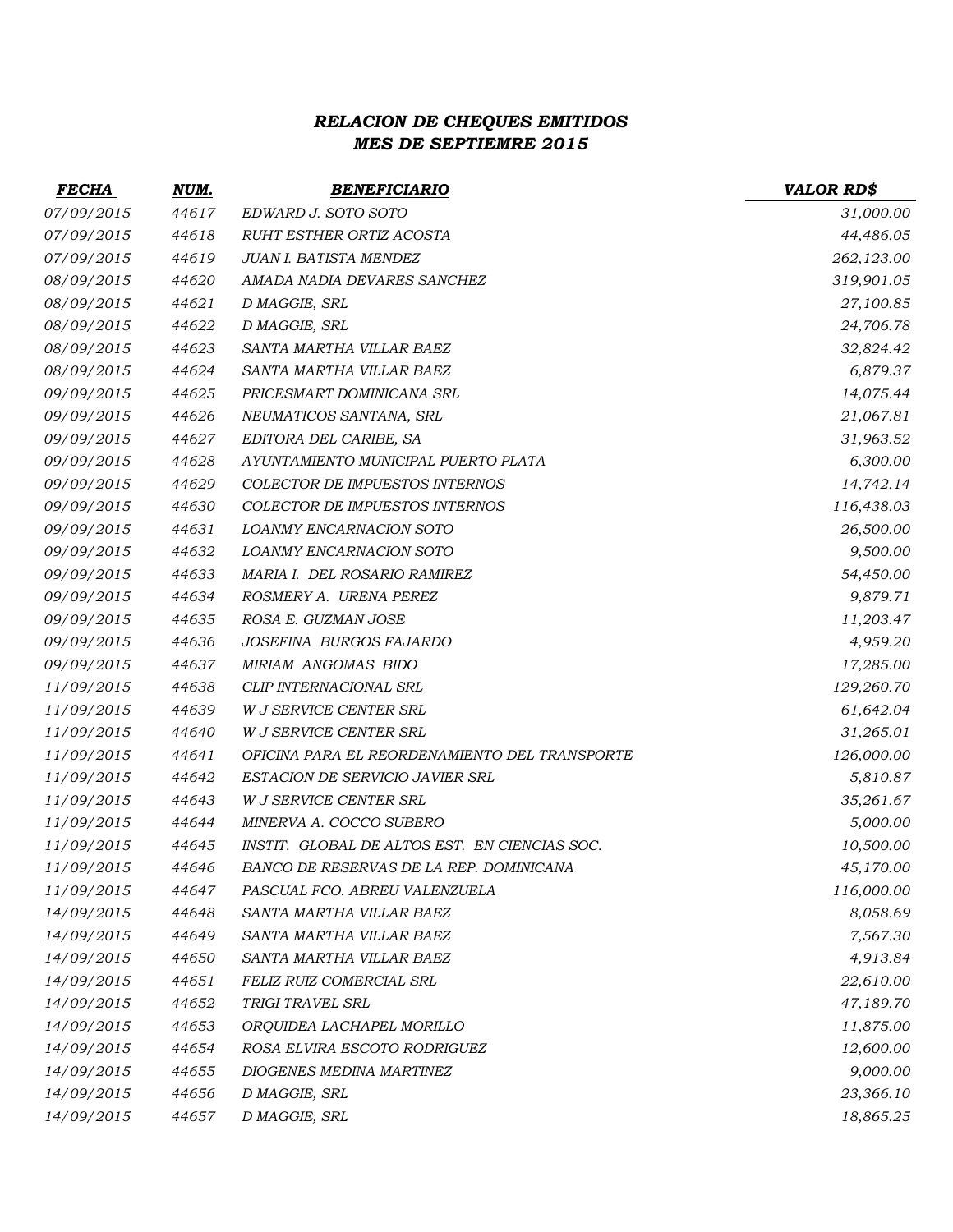| 14/09/2015 | 44658 | RESTAURANT EL PATIO FAMILIAR ZAPATA, SRL     | 44,409.00    |
|------------|-------|----------------------------------------------|--------------|
| 14/09/2015 | 44659 | FELIPE B. MONTAS SUAZO                       | 32,181.25    |
| 14/09/2015 | 44660 | HILARIO MALAQUIAS, SRL.                      | 17,249.45    |
| 14/09/2015 | 44661 | MUEBLES OMAR, S. A.                          | 8,944.18     |
| 14/09/2015 | 44662 | PAPELERIA E IMPRESORA ANA FELICIA SRL        | 80,700.00    |
| 14/09/2015 | 44663 | CARY INDUSTRIAL, S. A.                       | 3,150.44     |
| 14/09/2015 | 44664 | REFRIPARTES, S. A.                           | 20,493.22    |
| 14/09/2015 | 44665 | COMPU LETRAS DESIGNS SRL                     | 25,824.00    |
| 14/09/2015 | 44666 | COMPU-OFFICE DOMINICANA SRL                  | 4,416.91     |
| 14/09/2015 | 44667 | AMANA COMERCIAL, SRL                         | 2,305.20     |
| 14/09/2015 | 44668 | AMANA COMERCIAL, SRL                         | 70,259.51    |
| 14/09/2015 | 44669 | <b>IMPRESORA DE LEON SRL</b>                 | 2,856.78     |
| 14/09/2015 | 44670 | CENTRO CUESTA NACIONAL, SAS                  | 17,770.81    |
| 14/09/2015 | 44671 | PERSEUS COMERCIAL, SRL                       | 24,271.06    |
| 14/09/2015 | 44672 | PRODIMPA, S.R.L.                             | 9,097.46     |
| 14/09/2015 | 44673 | PRODIMPA, S.R.L.                             | 4,093.86     |
| 14/09/2015 | 44674 | COMPU LETRAS DESIGNS SRL                     | 2,259.60     |
| 14/09/2015 | 44675 | FERRETERIA POPULAR, SRL                      | 17,243.80    |
| 14/09/2015 | 44676 | INTERDECO, SRL.                              | 4,989.94     |
| 14/09/2015 | 44677 | SUPLIDORES ELECTRICOS GARCIA SURIEL S. R. L. | 6,868.50     |
| 14/09/2015 | 44678 | TONOS & COLORES SRL                          | 62,697.75    |
| 14/09/2015 | 44679 | TRACE INTERNATIONAL, SRL                     | 42,135.59    |
| 14/09/2015 | 44680 | IMPRENTA AMIGO DEL HOGAR                     | 24,401.18    |
| 14/09/2015 | 44681 | HILARIO MALAQUIAS, SRL.                      | 24,797.85    |
| 14/09/2015 | 44682 | PRODIMPA, S.R.L.                             | 121,983.95   |
| 14/09/2015 | 44683 | SUPLIDORES ELECTRICOS GARCIA SURIEL S. R. L. | 15,202.80    |
| 14/09/2015 | 44684 | GRISEL PEREZ OZUNA                           | 2,346.00     |
| 14/09/2015 | 44685 | MARIA I. DEL ROSARIO RAMIREZ                 | 22,166.95    |
| 14/09/2015 | 44686 | DELGADO S CREACIONES METALICAS, SRL          | 21,520.00    |
| 14/09/2015 | 44687 | <b>MARYBEL MEJIA ESPINAL</b>                 | 29,000.00    |
| 14/09/2015 | 44688 | CLARIS R. POLANCO ROQUE                      | 14,144.50    |
| 14/09/2015 | 44689 | KEILA M. GOMEZ FANITH                        | 6,190.00     |
| 14/09/2015 | 44690 | TRICOM SA                                    | 1,529.74     |
| 14/09/2015 | 44691 | COMPU LETRAS DESIGNS SRL                     | 19,368.00    |
| 14/09/2015 | 44692 | COMPU LETRAS DESIGNS SRL                     | 43,470.40    |
| 14/09/2015 | 44693 | COMPU LETRAS DESIGNS SRL                     | 48,420.00    |
| 14/09/2015 | 44694 | COMPANIA DOMINICANA DE TELEFONOS, S.A.       | 2,834,604.93 |
| 14/09/2015 | 44695 | ANTONIO P HACHE & CO SAS                     | 37,525.89    |
| 14/09/2015 | 44696 | QUITASOLES AMBIENTALES SRL                   | 19,642.79    |
| 14/09/2015 | 44697 | DUMAR INMOBILIARIA SRL                       | 58,991.70    |
| 14/09/2015 | 44698 | REFRICOMFORT SRL                             | 6,847.02     |
| 14/09/2015 | 44699 | OMAR CD S SISTEM, SRL                        | 12,239.50    |
| 14/09/2015 | 44700 | MARGRAF, SRL                                 | 15,933.00    |
| 14/09/2015 | 44701 | GTG INDUSTRIAL SRL                           | 4,815.61     |
| 14/09/2015 | 44702 | JOSE MARMOL DISENOS Y CONSTRUCCIONES SRL     | 70,007.79    |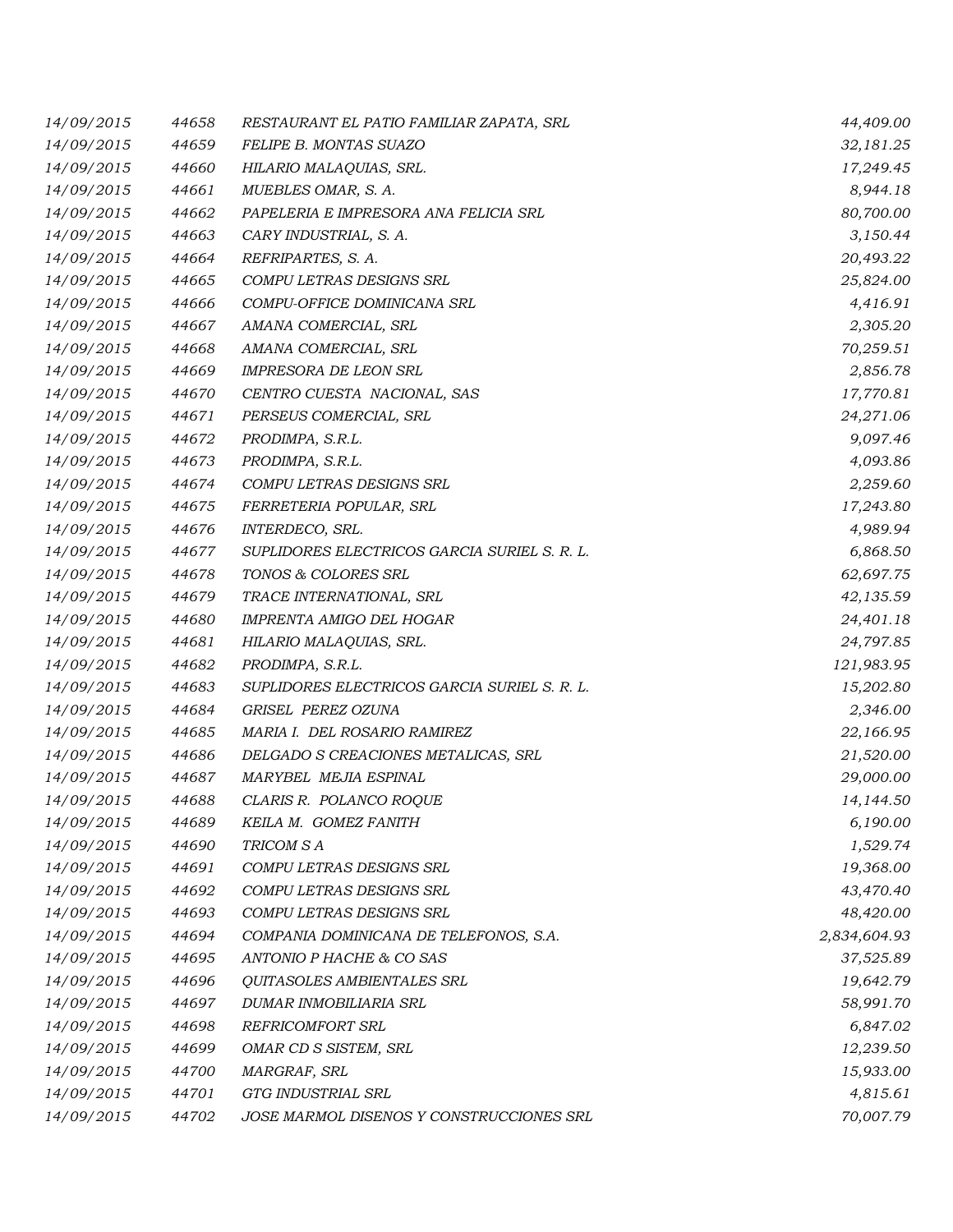| 14/09/2015 | 44703 | AMANA COMERCIAL, SRL                         | 23,555.98 |
|------------|-------|----------------------------------------------|-----------|
| 14/09/2015 | 44704 | <b>MARTIN CID</b>                            | 9,177.97  |
| 14/09/2015 | 44705 | SUPLIDORES ELECTRICOS GARCIA SURIEL S. R. L. | 86,106.00 |
| 14/09/2015 | 44706 | OSCAR HERNANDEZ ALVAREZ                      | 46,619.00 |
| 14/09/2015 | 44707 | OSCAR HERNANDEZ ALVAREZ                      | 36,587.70 |
| 15/09/2015 | 44708 | CRISTIAN ARTURO MATEO                        | 465.50    |
| 15/09/2015 | 44709 | RAYNIEL E. DE LA ROSA                        | 465.50    |
| 15/09/2015 | 44710 | REYNALDO ORBE REINOSO                        | 465.50    |
| 15/09/2015 | 44711 | ERNESTO ALONSO RAMON LUNA                    | 465.50    |
| 15/09/2015 | 44712 | <b>JOSE SORIANO</b>                          | 2,061.50  |
| 15/09/2015 | 44713 | FRANCISCO ANT. GERALDO MONTERO               | 2,793.00  |
| 15/09/2015 | 44714 | <b>JOSE R. FERRER ROSARIO</b>                | 1,130.50  |
| 15/09/2015 | 44715 | JOSE L. PORTES DEL CARMEN                    | 1,529.50  |
| 15/09/2015 | 44716 | <b>HUGO BUTEN CANDELARIO</b>                 | 1,795.50  |
| 15/09/2015 | 44717 | WILSON ANT. RODRIGUEZ RAMIREZ                | 864.50    |
| 15/09/2015 | 44718 | CESAR NOE DIAZ ROQUE                         | 2,527.00  |
| 15/09/2015 | 44719 | BIENVENIDA VIDAL PICHARDO                    | 1,330.00  |
| 15/09/2015 | 44720 | CLAUDIO MUSTAFA MEJIA                        | 2,527.00  |
| 15/09/2015 | 44721 | CESAR NOE DIAZ ROQUE                         | 6,184.50  |
| 15/09/2015 | 44722 | ARGENIS M. MOA JORGE                         | 5,390.00  |
| 15/09/2015 | 44723 | <b>JOSE RODRIGUEZ CHAHIN</b>                 | 11,704.00 |
| 15/09/2015 | 44724 | NESTOR C. PAYANO                             | 4,788.00  |
| 15/09/2015 | 44725 | FERNANDO A. BATISTA GRULLON                  | 4,189.50  |
| 15/09/2015 | 44726 | EPIFANIO SANTANA                             | 13,566.00 |
| 15/09/2015 | 44727 | YUDERKIS DE FATIMA GUERRERO R.               | 1,795.50  |
| 15/09/2015 | 44728 | SEVERIANO GONZALEZ PANIAGUA                  | 997.50    |
| 15/09/2015 | 44729 | GUILLERMO GARCIA                             | 5,320.00  |
| 15/09/2015 | 44730 | RAMON CRUCETA LEONARDO                       | 3,391.50  |
| 15/09/2015 | 44731 | RICARDO A. REINOSO DE JESUS                  | 2,327.50  |
| 15/09/2015 | 44732 | ASDRUBAL EMILIO HERNANDEZ                    | 3,790.50  |
| 15/09/2015 | 44733 | DADVINIK DAMAR ARIAS VASQUEZ                 | 2,726.50  |
| 15/09/2015 | 44734 | <b>JUAN RAFAEL RODRIGUEZ</b>                 | 1,197.00  |
| 15/09/2015 | 44735 | <b>JUNIOR M. PIMENTEL REYNOSO</b>            | 4,123.00  |
| 15/09/2015 | 44736 | YUDERKIS DE FATIMA GUERRERO R.               | 2,194.50  |
| 15/09/2015 | 44737 | BERNARDO ANT. GARCIA FAMILIA                 | 2,926.00  |
| 15/09/2015 | 44738 | NELSON B. LUNA ALMONTE                       | 17,024.00 |
| 15/09/2015 | 44739 | ROBINSON M. ACOSTA TAVERAS                   | 465.50    |
| 15/09/2015 | 44740 | PEDRO GERALDO GARCIA                         | 2,061.50  |
| 15/09/2015 | 44741 | FRANCISCO SEPULVEDA                          | 1,596.00  |
| 15/09/2015 | 44742 | PAULINO ENCARNACION MONTERO                  | 2,992.50  |
| 15/09/2015 | 44743 | PEDRO P. BRITO ROSARIO                       | 1,529.50  |
| 15/09/2015 | 44744 | <b>JOSE R. NUNEZ BRITO</b>                   | 1,396.50  |
| 15/09/2015 | 44745 | GARY ALEXANDER VELEZ GOMEZ                   | 1,130.50  |
| 15/09/2015 | 44746 | OSVALDO MANUEL PEREZ                         | 598.50    |
| 15/09/2015 | 44747 | NELSON M. ROMAN INFANTE                      | 864.50    |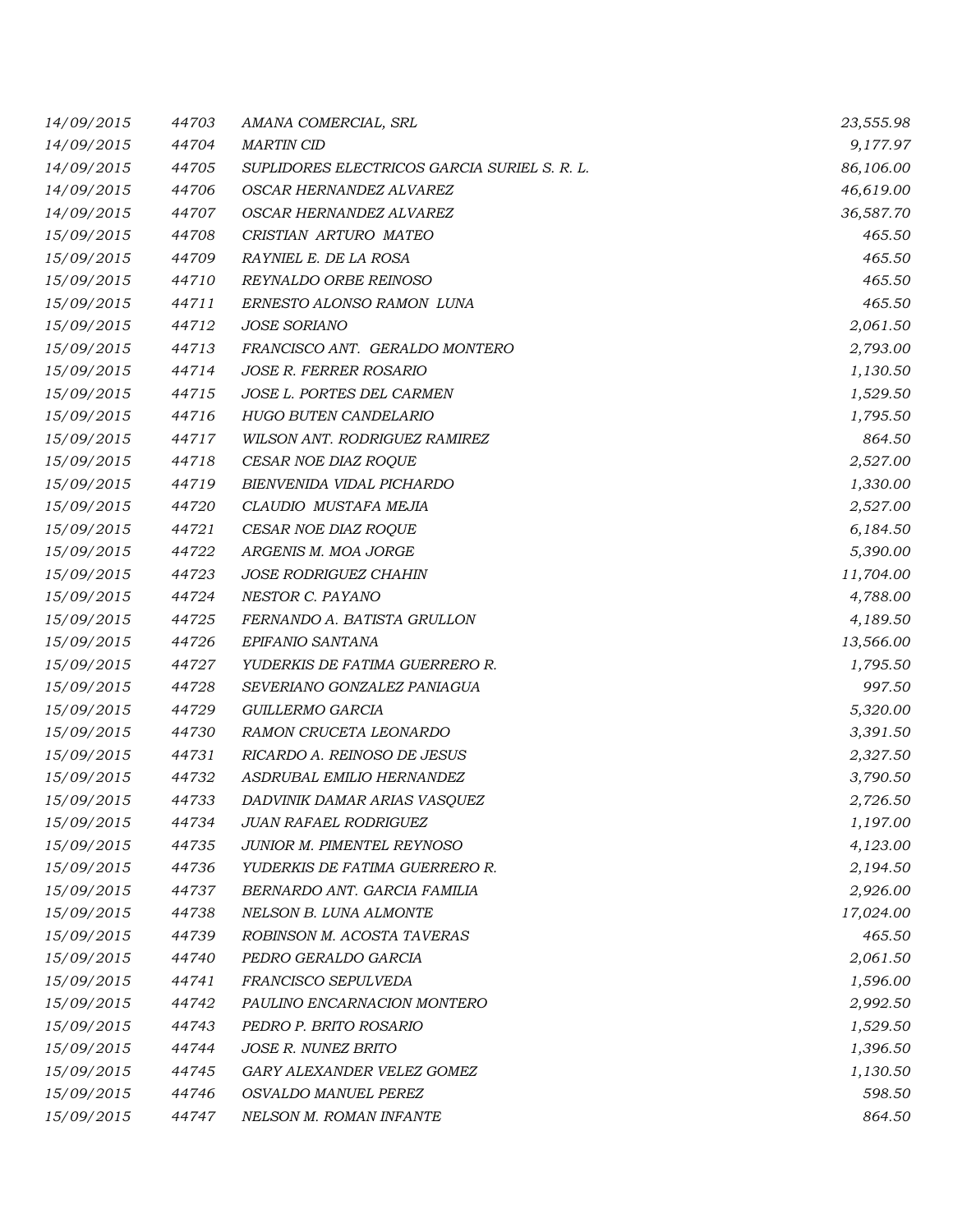| 15/09/2015 | 44748 | MIGUEL MUESES PORTORREAL                 | 399.00     |
|------------|-------|------------------------------------------|------------|
| 15/09/2015 | 44749 | EUSEBIO VALENTIN VALLE REYES             | 3,325.00   |
| 15/09/2015 | 44750 | JULIO C. RICARDO PARRA                   | 5,386.50   |
| 15/09/2015 | 44751 | JUAN ML. DEL ORBE MORA                   | 1,662.50   |
| 15/09/2015 | 44752 | JOSE ALFREDO MOLINA                      | 2,527.00   |
| 15/09/2015 | 44753 | NELSON R. ENCARNACION PINEDA             | 3,524.50   |
| 15/09/2015 | 44754 | ISAIAS BAUTISTA SANCHEZ                  | 1,662.50   |
| 15/09/2015 | 44755 | <b>MIGUEL ALMONTE ABREU</b>              | 3,591.00   |
| 15/09/2015 | 44756 | YANAIRA VALENZUELA AQUINO                | 1,662.50   |
| 15/09/2015 | 44757 | JOSE FRANCISCO PAREDES NICASIO           | 2,394.00   |
| 15/09/2015 | 44758 | CESAR AUGUSTO S. BATISTA CORNIELLE       | 1,529.50   |
| 15/09/2015 | 44759 | GERMAN ALCANTARA DE LA ROSA              | 2,194.50   |
| 15/09/2015 | 44760 | JOSE FRANCISCO ARISMENDY ALCANTARA       | 3,724.00   |
| 15/09/2015 | 44761 | JUAN FRANCISCO PICHARDO ACOSTA           | 2,926.00   |
| 15/09/2015 | 44762 | <b>JEFFI ANTONIO MERCEDES</b>            | 2,128.00   |
| 15/09/2015 | 44763 | <b>GEYOEL JIMENEZ MIESES</b>             | 3,258.50   |
| 15/09/2015 | 44764 | MAXIMO A. VALENZUELA CALDERON            | 3,192.00   |
| 15/09/2015 | 44765 | GUILLERMO GARCIA                         | 1,795.50   |
| 15/09/2015 | 44766 | JOSE OSCAR MARTE RINCON                  | 1,795.50   |
| 15/09/2015 | 44767 | MICHAEL ENCARNACION VALENZUELA           | 465.50     |
| 15/09/2015 | 44768 | ANDRES ANTONIO GONZALEZ LOPEZ            | 532.00     |
| 15/09/2015 | 44769 | PABLO RADHAMES PEGUERO RUIZ              | 1,995.00   |
| 15/09/2015 | 44770 | <b>HIPOLITO RIVERA</b>                   | 2,992.50   |
| 15/09/2015 | 44771 | RAMON S. MARMOL PAULINO                  | 1,263.50   |
| 15/09/2015 | 44772 | JUNIOR F. DIAZ ESTEVEZ                   | 5,719.00   |
| 15/09/2015 | 44773 | CESAR R. ROSARIO ROSARIO                 | 1,529.50   |
| 15/09/2015 | 44774 | PABLO ALFONSO VALDEZ ALVAREZ             | 1,463.00   |
| 15/09/2015 | 44775 | ALVARE FORTUNA UBRI                      | 1,197.00   |
| 15/09/2015 | 44776 | JACINTO ALEVANTE MENDOZA                 | 1,064.00   |
| 15/09/2015 | 44777 | JEFFI ANTONIO MERCEDES                   | 1,130.50   |
| 15/09/2015 | 44778 | <b>JOEL ROSSO</b>                        | 1,862.00   |
| 15/09/2015 | 44779 | <b>JUAN RAFAEL RODRIGUEZ</b>             | 1,064.00   |
| 15/09/2015 | 44780 | DANY DE LA CRUZ VENTURA                  | 1,596.00   |
| 15/09/2015 | 44781 | JULIO MONTES DE OCA SANTIAGO             | 1,396.50   |
| 15/09/2015 | 44782 | LUCALZA DOMINICANA, SRL                  | 10,240.51  |
| 15/09/2015 | 44783 | TRACE INTERNATIONAL, SRL                 | 610,966.10 |
| 15/09/2015 | 44784 | EDITORA LISTIN DIARIO S A                | 30,967.65  |
| 15/09/2015 | 44785 | EDITORA DEL CARIBE, SA                   | 31,963.52  |
| 15/09/2015 | 44786 | SANTA MARTHA VILLAR BAEZ                 | 4,127.62   |
| 15/09/2015 | 44787 | SANTA MARTHA VILLAR BAEZ                 | 2,162.09   |
| 15/09/2015 | 44788 | TRICOM S A                               | 12,032.60  |
| 15/09/2015 | 44789 | RESTAURANT EL PATIO FAMILIAR ZAPATA, SRL | 48,364.00  |
| 15/09/2015 | 44790 | ESTACION ISLA ESTADIO, SRL               | 536.27     |
| 15/09/2015 | 44791 | POLLOS SANDIE RESTAURANT SRL             | 29,925.85  |
| 15/09/2015 | 44792 | TRIGI TRAVEL SRL                         | 28,359.00  |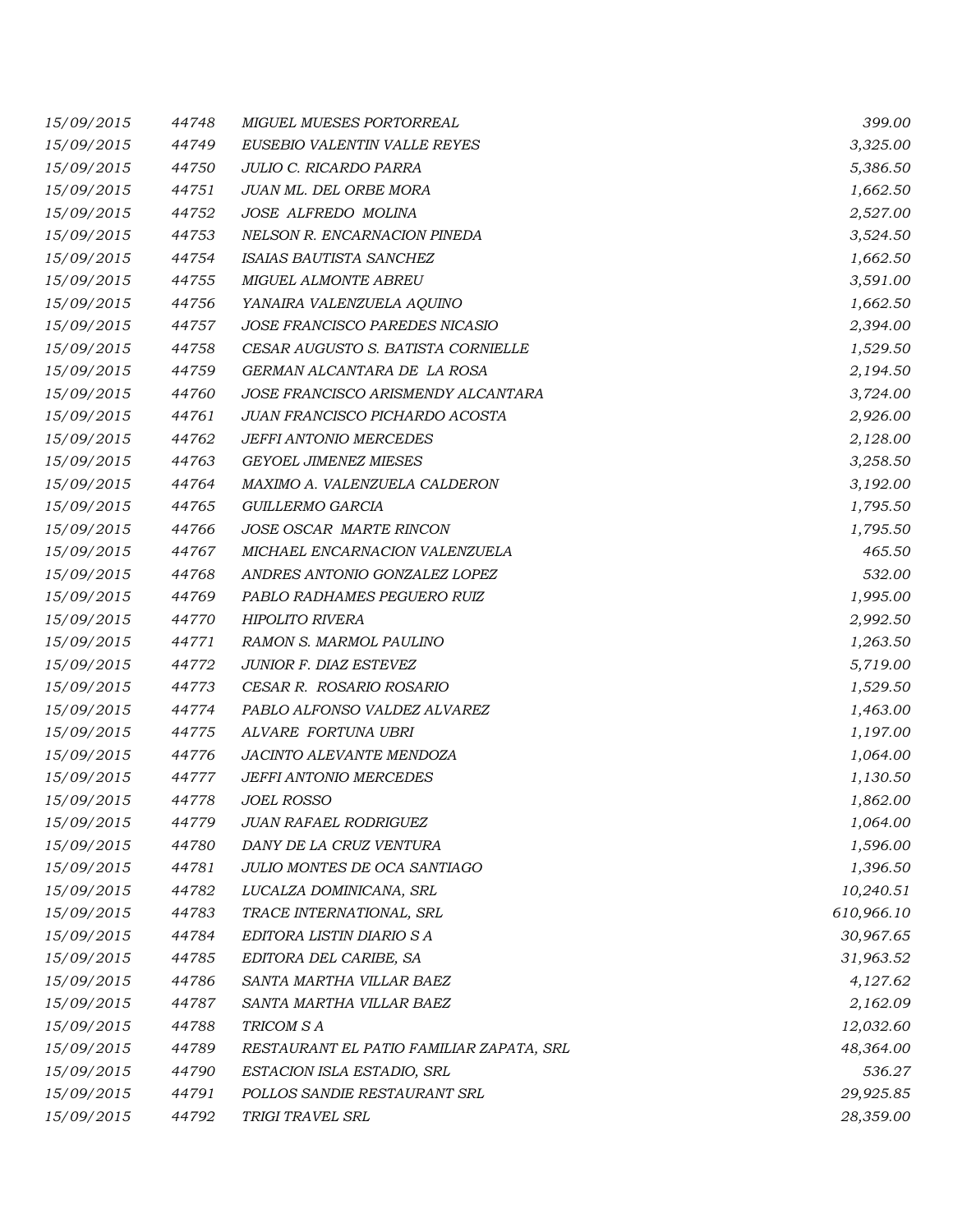| 15/09/2015 | 44793 | MAXIMO WINNAR PERALTA MELENDEZ    | 6,650.00   |
|------------|-------|-----------------------------------|------------|
| 15/09/2015 | 44794 | <b>MARTIN CID</b>                 | 11,593.22  |
| 15/09/2015 | 44795 | <b>JOSE ARTURO URIBE EFRES</b>    | 87,217.32  |
| 15/09/2015 | 44796 | FRANCISCO ANT. ARIAS SANCHEZ      | 8,000.00   |
| 15/09/2015 | 44797 | FRANCISCO ANT. ARIAS SANCHEZ      | 24,532.70  |
| 15/09/2015 | 44798 | RAMONA JACQUELINE BAUTISTA TEJEDA | 301,376.43 |
| 15/09/2015 | 44799 | <b>JAZMIN O. VERAS SABES</b>      | 13,709.00  |
| 15/09/2015 | 44800 | CLARIS R. POLANCO ROQUE           | 17,410.41  |
| 15/09/2015 | 44801 | MANUEL URBAEZ VALENTIN            | 18,550.00  |
| 15/09/2015 | 44802 | ELIEZER SOSA ALMONTE              | 3,059.00   |
| 15/09/2015 | 44803 | OSCAR MANUEL PEREZ RIVAS          | 1,995.00   |
| 15/09/2015 | 44804 | RONNY MARTINEZ MARTINEZ           | 4,588.50   |
| 15/09/2015 | 44805 | SUNILDA MORENO MARTE              | 4,056.50   |
| 15/09/2015 | 44806 | YONNY AGRAMONTE PENA              | 5,320.00   |
| 15/09/2015 | 44807 | EDWIN JIMENEZ ALVAREZ             | 665.00     |
| 15/09/2015 | 44808 | <b>WILSON MANUEL MARTINEZ</b>     | 2,593.50   |
| 15/09/2015 | 44809 | RAFAEL JOSE ALT. TEJADA T.        | 9,243.50   |
| 15/09/2015 | 44810 | GEORGE FELIX ALMONTE DOURVILLE    | 0.00       |
| 15/09/2015 | 44811 | ABERCIO ANT. PARRA GUTIERREZ      | 11,305.00  |
| 15/09/2015 | 44812 | LUIS RAFAEL CARMONA MENDEZ        | 731.50     |
| 15/09/2015 | 44813 | FRANCISCO DOMINGUEZ DIFO          | 2,527.00   |
| 15/09/2015 | 44814 | SANTO ALFREDO PAULA MATEO         | 1,463.00   |
| 15/09/2015 | 44815 | FAUSTO A. PANIAGUA VALDEZ         | 931.00     |
| 15/09/2015 | 44816 | WILSON ML. MARTINEZ               | 8,512.00   |
| 15/09/2015 | 44817 | CARMELO MERETTE MATIAS            | 5,985.00   |
| 15/09/2015 | 44818 | JUAN R. JIMENEZ MELO              | 6,783.00   |
| 15/09/2015 | 44819 | JOSE ANTONIO MARIOT ACOSTA        | 30,457.00  |
| 15/09/2015 | 44820 | FRANCISCO NELIS CEPEDA GRULLON    | 6,317.50   |
| 15/09/2015 | 44821 | CARLOS PINEDA RAMIREZ             | 34,713.00  |
| 15/09/2015 | 44822 | MAGALYS ORTIS PAULINO             | 10,440.50  |
| 15/09/2015 | 44823 | VICTOR VALENTIN ARIAS DE LA ROSA  | 6,517.00   |
| 15/09/2015 | 44824 | WALDY FERNANDO ACOSTA ACOSTA      | 931.00     |
| 15/09/2015 | 44825 | LEYMER ALEXANDER PUJOLS MATOS     | 3,125.50   |
| 15/09/2015 | 44826 | HUGO EDUARDO GALVAN MEJIA         | 2,992.50   |
| 15/09/2015 | 44827 | RAFAEL EDUARDO MARTE RIVERA       | 1,263.50   |
| 15/09/2015 | 44828 | RAFAEL MARTINEZ LARA              | 2,194.50   |
| 15/09/2015 | 44829 | ERNESTO ALONSO RAMOS LUNA         | 798.00     |
| 15/09/2015 | 44830 | DANIEL ALEJANDRO MORROBEL         | 3,325.00   |
| 15/09/2015 | 44831 | RAMON ESMERALDO MADURO            | 2,660.00   |
| 15/09/2015 | 44832 | ELVIN ENRIQUE ESTEVEZ GRULLON     | 2,992.50   |
| 15/09/2015 | 44833 | MANUEL DE JS. DOMINGUEZ ALMANZAR  | 11,172.00  |
| 15/09/2015 | 44834 | FERNANDO A. BATISTA GRULLON       | 4,322.50   |
| 15/09/2015 | 44835 | FRANCISCO NELIS CEPEDA GRULLON    | 4,721.50   |
| 15/09/2015 | 44836 | FELIX MARIA RUIZ RAMIREZ          | 12,502.00  |
| 15/09/2015 | 44837 | CARLOS ANT. MARTINEZ BALBUENA     | 25,802.00  |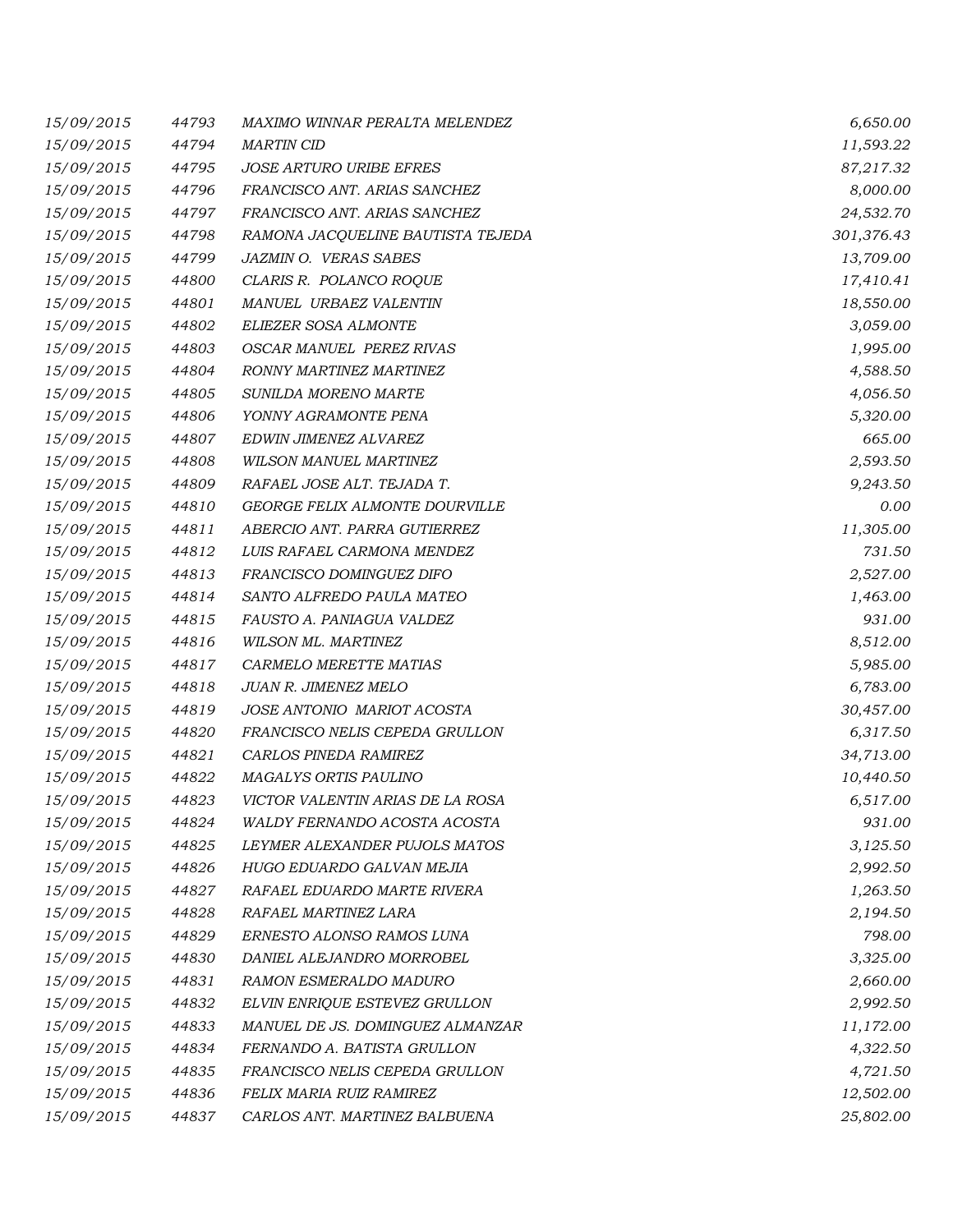| 15/09/2015 | 44838 | EPIFANIO SANTANA                                      | 4,854.50     |
|------------|-------|-------------------------------------------------------|--------------|
| 15/09/2015 | 44839 | ERICK DAVID PAEZ NUNEZ                                | 3,724.00     |
| 15/09/2015 | 44840 | KELVIN ANT. GOMEZ MIRABAL                             | 17,822.00    |
| 15/09/2015 | 44841 | GEORGE FELIX ALMONTE D.                               | 864.50       |
| 16/09/2015 | 44842 | MANUEL ANT. MARTE                                     | 1,064.00     |
| 16/09/2015 | 44843 | RAFAEL AMBIORIX SANTOS ACEVEDO                        | 13,832.00    |
| 16/09/2015 | 44844 | <b>JOSE RODRIGUEZ CHAHIN</b>                          | 731.50       |
| 16/09/2015 | 44845 | MARITZA GERMAN PADUA                                  | 2,061.50     |
| 16/09/2015 | 44846 | MARCOS SIERRA GOMEZ                                   | 864.50       |
| 16/09/2015 | 44847 | DOMINGO A. TORRES ABREU                               | 1,995.00     |
| 16/09/2015 | 44848 | HILTON W. ABREU CABRERA                               | 1,662.50     |
| 16/09/2015 | 44849 | FRANCISCO E. DEL ROSARIO R.                           | 2,394.00     |
| 16/09/2015 | 44850 | MELVIN RODRIGUEZ TAVERAS                              | 1,995.00     |
| 16/09/2015 | 44851 | JOSE ANTONIO MARIOT ACOSTA                            | 11,238.50    |
| 16/09/2015 | 44852 | FELIX MARIA RUIZ RAMIREZ                              | 598.50       |
| 16/09/2015 | 44853 | MARIO DE JS. DE LA CRUZ D.                            | 1,795.50     |
| 16/09/2015 | 44854 | FRANCISCO NELIS CEPEDA GRULLON                        | 10,839.50    |
| 16/09/2015 | 44855 | LUIS ANTONIO DURAN DURAN                              | 1,729.00     |
| 16/09/2015 | 44856 | WENI ANT. OVIEDO ALMONTE                              | 3,524.50     |
| 16/09/2015 | 44857 | JOSE ANTONIO MARIOT ACOSTA                            | 16,425.50    |
| 16/09/2015 | 44858 | FRANCISCO NELIS CEPEDA GRULLON                        | 10,640.00    |
| 16/09/2015 | 44859 | <i>JOEL ROSSO</i>                                     | 665.00       |
| 16/09/2015 | 44860 | RAMON CRUCETA LEONARDO                                | 2,527.00     |
| 16/09/2015 | 44861 | LUIS B. DUVERNAI MARTI                                | 3,258.50     |
| 16/09/2015 | 44862 | <b>ELVIN MATEO PEREZ</b>                              | 1,130.50     |
| 16/09/2015 | 44863 | EZEQUIEL A. DE LOS SANTOS S.                          | 1,263.50     |
| 16/09/2015 | 44864 | SANTIAGO CUBILETE SANCHEZ                             | 997.50       |
| 16/09/2015 | 44865 | JOSE ISRAEL VASQUEZ NUNEZ                             | 4,322.50     |
| 16/09/2015 | 44866 | <b>LEDUIS MENDEZ MEDINA</b>                           | 3,524.50     |
| 16/09/2015 | 44867 | <b>MELVIN RODRIGUEZ TAVERAS</b>                       | 598.50       |
| 16/09/2015 | 44868 | COLECTOR DE IMPUESTOS INTERNOS                        | 2,608.94     |
| 16/09/2015 | 44869 | COLECTOR DE IMPUESTOS INTERNOS                        | 5,926.94     |
| 16/09/2015 | 44870 | COLECTOR DE IMPUESTOS INTERNOS                        | 240.08       |
| 16/09/2015 | 44871 | BERTHA F. CUEVAS LABOURT                              | 6,636.20     |
| 17/09/2015 | 44872 | AYUNTAMIENTO MUNICIPAL DE SAN PEDRO DE MACORIS        | 1,000.00     |
| 17/09/2015 | 44873 | COMPANIA DE SEGUROS VIVIR S A                         | 697,437.09   |
| 17/09/2015 | 44874 | CORPORACION ESTATAL DE RADIO Y TELEVISION             | 10,998.18    |
| 17/09/2015 | 44875 | CENTRO AUTOMOTRIZ DURAN SRL                           | 56,597.60    |
| 17/09/2015 | 44876 | SANTA MARTHA VILLAR BAEZ                              | 5,601.77     |
| 17/09/2015 | 44877 | RESTAURANT EL PATIO FAMILIAR ZAPATA, SRL              | 38,420.00    |
| 17/09/2015 | 44878 | <b>W J SERVICE CENTER SRL</b>                         | 50,162.13    |
| 17/09/2015 | 44879 | ING. VIAL ESTRUCTURAL HIDRAULICA ELECT SRL            | 2,834,411.91 |
| 17/09/2015 | 44880 | EMPRESA DISTRIBUIDORA DE ELECTRICIDAD DEL ESTE, S. A. | 3,420,359.66 |
| 17/09/2015 | 44881 | MUEBLES OMAR, S. A.                                   | 26,610.66    |
| 17/09/2015 | 44882 | COLECTOR DE IMPUESTOS INTERNOS                        | 418.58       |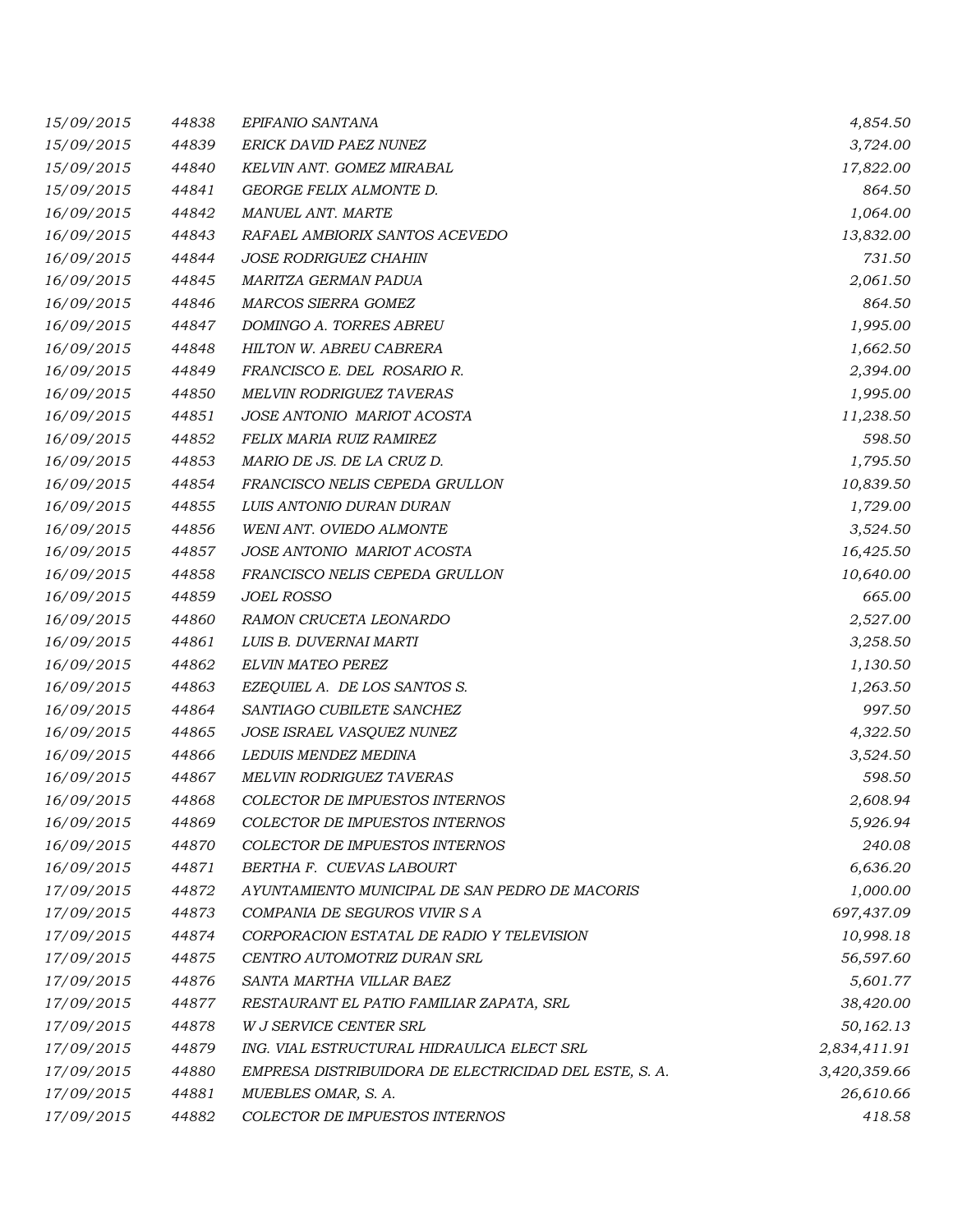| 17/09/2015 | 44883 | <b>IVAN J. RODRIGUEZ ALONZO</b>                           | 8,564.72     |
|------------|-------|-----------------------------------------------------------|--------------|
| 18/09/2015 | 44884 | MARIANO GERMAN MEJIA                                      | 116,789.65   |
| 18/09/2015 | 44885 | VICTOR J. CASTELLANOS ESTRELLA                            | 91,000.00    |
| 18/09/2015 | 44886 | JOSE A. CRUCETA ALMANZAR                                  | 91,000.00    |
| 18/09/2015 | 44887 | FRANCISCO ANT. JEREZ MENA                                 | 91,000.00    |
| 18/09/2015 | 44888 | EDGARDO HERNANDEZ MEJIA                                   | 91,000.00    |
| 18/09/2015 | 44889 | SARA I. HENRIQUEZ MARIN                                   | 91,000.00    |
| 18/09/2015 | 44890 | ROBERT C. PLACENCIA ALVAREZ                               | 91,000.00    |
| 18/09/2015 | 44891 | DULCE M. RODRIGUEZ BLANCO                                 | 91,000.00    |
| 18/09/2015 | 44892 | MINERVA A. COCCO SUBERO                                   | 6,000.00     |
| 18/09/2015 | 44893 | CAPITAN LUIS MARIÑEZ P.                                   | 1,600.00     |
| 18/09/2015 | 44894 | COR. PAUL CORDERO MONTES DE OCA                           | 21,666.67    |
| 18/09/2015 | 44895 | LEONARDO CAMILO CAMILO                                    | 42,492.44    |
| 18/09/2015 | 44896 | SYNTES S R L                                              | 52,548.99    |
| 18/09/2015 | 44897 | SANTA MARTHA VILLAR BAEZ                                  | 4,913.84     |
| 18/09/2015 | 44898 | SANTA MARTHA VILLAR BAEZ                                  | 2,063.81     |
| 18/09/2015 | 44899 | SANTA MARTHA VILLAR BAEZ                                  | 5,601.77     |
| 18/09/2015 | 44900 | SANTA MARTHA VILLAR BAEZ                                  | 1,965.53     |
| 18/09/2015 | 44901 | AYUNTAMIENTO MUNICIPAL DE SAN PEDRO DE MACORIS            | 1,000.00     |
| 18/09/2015 | 44902 | CORPORACION DEL ACUEDUCTO Y ALCANTARILLADO DE SANTO DOMIN | 4,744.00     |
| 18/09/2015 | 44903 | AYUNTAMIENTO DEL DISTRITO NACIONAL                        | 31,251.00    |
| 18/09/2015 | 44904 | COMPU LETRAS DESIGNS SRL                                  | 48,420.00    |
| 18/09/2015 | 44905 | SUPERMERCADO EL GRAN PORVENIR S R L                       | 32,679.03    |
| 18/09/2015 | 44906 | <b>MARTIN CID</b>                                         | 10,144.07    |
| 18/09/2015 | 44907 | <b>CONSOLIDOM SRL</b>                                     | 159,432.55   |
| 18/09/2015 | 44908 | GRUPO R C SRL                                             | 5,835.93     |
| 18/09/2015 | 44909 | CENTRO AUTOMOTRIZ DURAN SRL                               | 51,917.00    |
| 18/09/2015 | 44910 | RAFAEL YVAN PICHARDO GARCIA                               | 42,235.00    |
| 18/09/2015 | 44911 | <b>MARTIN REYES VICENTE</b>                               | 41,800.00    |
| 18/09/2015 | 44912 | CONSTRUCTORA CARRASQUERO SRL                              | 704,723.53   |
| 18/09/2015 | 44913 | INGENIERIA CIVIL Y ELECTROMECANICA SRL                    | 1,376,848.80 |
| 18/09/2015 | 44914 | COMPU-OFFICE DOMINICANA SRL                               | 15,583.60    |
| 18/09/2015 | 44915 | ATHILL & MARTINEZ, S. A.                                  | 21,696.00    |
| 18/09/2015 | 44916 | INDUSTRIAS BANILEJAS, SAS                                 | 96,542.41    |
| 18/09/2015 | 44917 | SUPLIDORES ELECTRICOS GARCIA SURIEL S. R. L.              | 35,958.00    |
| 18/09/2015 | 44918 | LOPEZ YAPOR & ASOCIADOS SRL.                              | 1,681,084.05 |
| 18/09/2015 | 44919 | IMPORTADORA DOPEL, SRL.                                   | 12,802.90    |
| 18/09/2015 | 44920 | IMPRESORA DE LEON SRL                                     | 35,454.20    |
| 18/09/2015 | 44921 | GBM DOMINICANA S A                                        | 878,428.67   |
| 18/09/2015 | 44922 | FERRETERIA AMERICANA, SAS                                 | 2,800.44     |
| 18/09/2015 | 44923 | AMANA COMERCIAL, SRL                                      | 17,085.60    |
| 18/09/2015 | 44924 | CAROL S. MODESTO SANCHEZ                                  | 16,180.91    |
| 18/09/2015 | 44925 | CAMARA DE COMERCIO Y PRODUCCION DE STO. DGO.              | 22,750.00    |
| 18/09/2015 | 44926 | RUBEN D. HERRERA PEREZ                                    | 358,677.17   |
| 18/09/2015 | 44927 | MIRTHA J. BREWER ESPINAL                                  | 29,050.00    |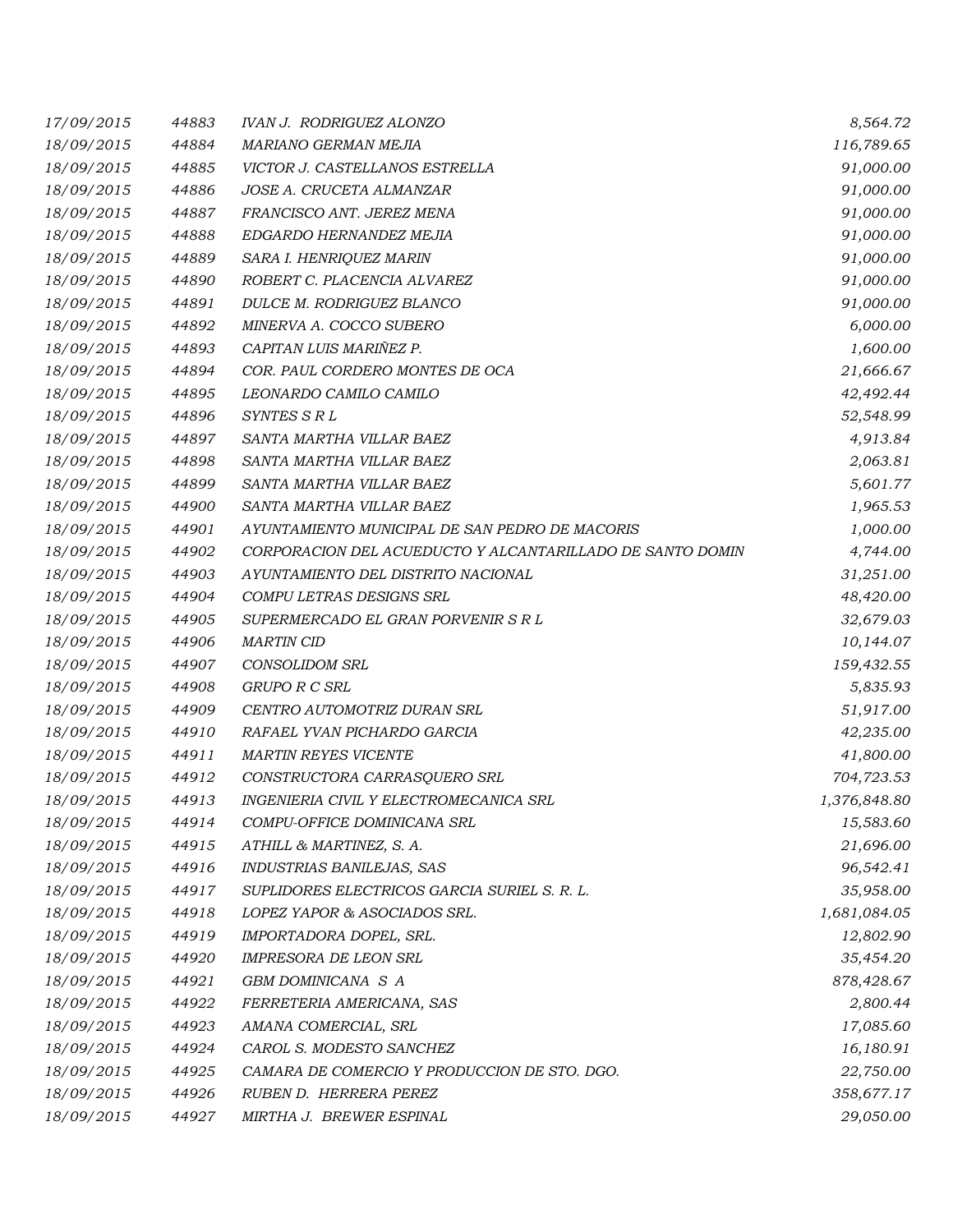| 18/09/2015 | 44928 | ROSMERY RODRIGUEZ TAVERAS                          | 45,243.79    |
|------------|-------|----------------------------------------------------|--------------|
| 18/09/2015 | 44929 | CARMEN L. FARINGTHON HIDALGO                       | 38,030.41    |
| 18/09/2015 | 44930 | GLORIA MDES. CRUZ TAVERAS                          | 25,600.00    |
| 21/09/2015 | 44931 | <b>MADEINSA SRL</b>                                | 227,155.55   |
| 21/09/2015 | 44932 | MADEINSA, SRL                                      | 64,560.00    |
| 21/09/2015 | 44933 | <b>MADEINSA SRL</b>                                | 499,301.11   |
| 21/09/2015 | 44934 | MADEINSA, SRL                                      | 69,294.40    |
| 21/09/2015 | 44935 | MADEINSA, SRL                                      | 516,480.00   |
| 21/09/2015 | 44936 | MADEINSA, SRL                                      | 118,360.00   |
| 21/09/2015 | 44937 | SISTEMA DE INYECCION DIESEL, C. POR A. (SINDIESEL) | 129,787.48   |
| 21/09/2015 | 44938 | ROGACI FINANCING & INVESTMENT, SRL                 | 162,032.54   |
| 21/09/2015 | 44939 | ROGACI FINANCING & INVESTMENT, SRL                 | 167,919.25   |
| 21/09/2015 | 44940 | ROGACI FINANCING & INVESTMENT, SRL                 | 82,067.80    |
| 21/09/2015 | 44941 | SILOSA, C. POR A.                                  | 164,135.59   |
| 21/09/2015 | 44942 | SILOSA, C. POR A.                                  | 89,225.93    |
| 21/09/2015 | 44943 | SILOSA, C. POR A.                                  | 79,076.73    |
| 21/09/2015 | 44944 | <b>LIMPIEZA EXPRESS</b>                            | 73,168.00    |
| 21/09/2015 | 44945 | <b>LIMPIEZA EXPRESS</b>                            | 77,472.00    |
| 21/09/2015 | 44946 | <b>LIMPIEZA EXPRESS</b>                            | 132,220.34   |
| 21/09/2015 | 44947 | ASCENSORES OMEGA DEL CARIBE                        | 2,735.59     |
| 21/09/2015 | 44948 | REFRIMARTE Y/O NELSON R. MARTE D.                  | 19,368.00    |
| 21/09/2015 | 44949 | FRANCISCO MARTINEZ                                 | 9,500.00     |
| 21/09/2015 | 44950 | SIMON DE JESUS PAULINO                             | 9,500.00     |
| 21/09/2015 | 44951 | DIONNIS DEL CARMEN TAVARES ESPINAL                 | 11,020.00    |
| 21/09/2015 | 44952 | ELBIO MIGUEL MOREAUX VERAS                         | 7,600.00     |
| 21/09/2015 | 44953 | TECNAS, C. POR A.                                  | 19,368.00    |
| 21/09/2015 | 44954 | A.B. INDUSTRIAL SUPPLY CORP.                       | 8,206.78     |
| 21/09/2015 | 44955 | INTER-CON SECURITY SYSTEMS, (DR) S.R.L.            | 1,187,897.03 |
| 21/09/2015 | 44956 | ASCENSORES OMEGA DEL CARIBE                        | 3,647.46     |
| 21/09/2015 | 44957 | HORWATH, SOTERO PERALTA & ASOCIADOS                | 43,040.00    |
| 21/09/2015 | 44958 | INST. NAC. DE AGUA POT. Y ALC. INAPA               | 77,000.00    |
| 21/09/2015 | 44959 | SOLUC. INT. DE SERV. DE APOYO A LA SALUD (SISALUD) | 19,039.72    |
| 21/09/2015 | 44960 | GLOBAL IMAGING PRODUCTS SRL                        | 402,424.00   |
| 21/09/2015 | 44961 | SECURITY DEVELOPMENT CORP., SRL, (SEDECORP)        | 3,228.00     |
| 21/09/2015 | 44962 | COOP. DE SERVS. Y PROD. MULT. (COOFALCONDO), INC.  | 6,982.50     |
| 21/09/2015 | 44963 | EDITORA JUDICIAL, SRL                              | 107,947.64   |
| 21/09/2015 | 44964 | RIKLIN NELSON PENA TREMOLS                         | 28,500.00    |
| 21/09/2015 | 44965 | PEDRO FERNANDEZ BATISTA                            | 2,850.00     |
| 21/09/2015 | 44966 | PROMOCIONES RADIALES ARIAS                         | 8,050.85     |
| 21/09/2015 | 44967 | ECHAVARRIA MORROBEL & ASOC. S.R.L.                 | 61,750.00    |
| 21/09/2015 | 44968 | EXODO SOLUCIONES, SRL                              | 12,072.18    |
| 21/09/2015 | 44969 | TECNIPISOS, S. A.                                  | 327,902.13   |
| 21/09/2015 | 44970 | SYNTES, S.R. L.                                    | 13,913.79    |
| 21/09/2015 | 44971 | SYNTES, S. R. L.                                   | 17,108.40    |
| 21/09/2015 | 44972 | TECNIPISOS, S. A.                                  | 244,995.11   |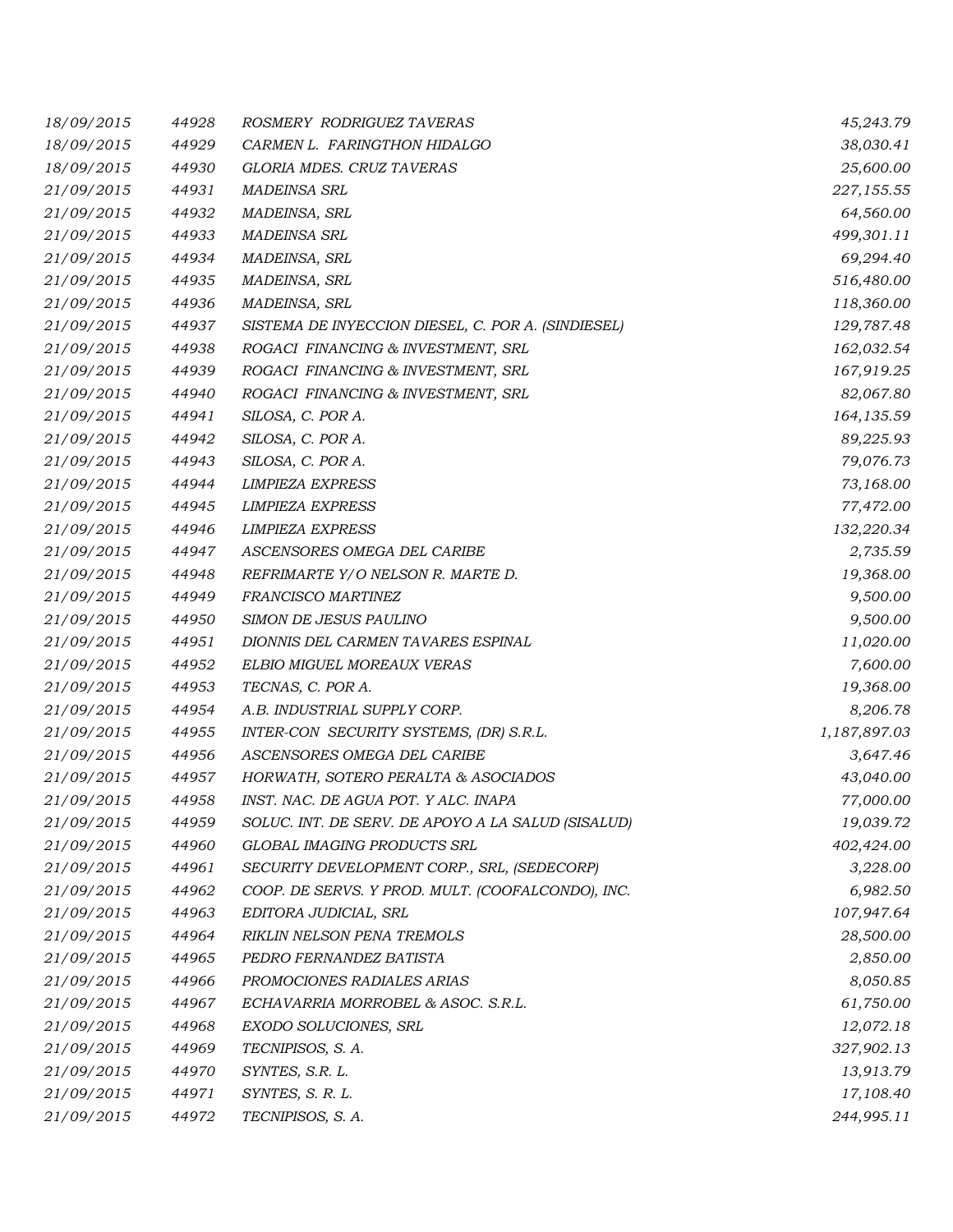| 21/09/2015 | 44973 | TECNIPISOS, S. A.                             | 30,683.95    |
|------------|-------|-----------------------------------------------|--------------|
| 21/09/2015 | 44974 | TECNIPISOS, S. A.                             | 61,366.65    |
| 21/09/2015 | 44975 | ROGACI FINANCING & INVESTMENT, SRL            | 47,599.33    |
| 21/09/2015 | 44976 | SILOSA, C. POR A.                             | 132,180.60   |
| 21/09/2015 | 44977 | VITALIA JARDINERIA, S.R.L.                    | 40,888.00    |
| 21/09/2015 | 44978 | EXODO SOLUCIONES, SRL                         | 343,168.68   |
| 21/09/2015 | 44979 | JUAN ML. GUERRERO DE JESUS                    | 90,000.00    |
| 21/09/2015 | 44980 | MANUEL ULISES BONNELLY                        | 45,000.00    |
| 21/09/2015 | 44981 | RAFAEL A. MORETA CASTILLO                     | 53,389.83    |
| 21/09/2015 | 44982 | <b>ARISTIDES RAMIREZ MUNOZ</b>                | 76,500.00    |
| 21/09/2015 | 44983 | WILLIAM JOSE MARTINEZ                         | 3,391.50     |
| 21/09/2015 | 44984 | JOSE S. OGANDO SEGURA                         | 8,711.50     |
| 21/09/2015 | 44985 | ENERCIDO LORENZO RODRIGUEZ                    | 731.50       |
| 21/09/2015 | 44986 | <b>RAMON D. RAMIREZ SOLIS</b>                 | 5,253.50     |
| 21/09/2015 | 44987 | LUIS BRITO SUAREZ                             | 3,857.00     |
| 21/09/2015 | 44988 | <b>RAMON PEREZ RAMIREZ</b>                    | 3,657.50     |
| 21/09/2015 | 44989 | RICARDO DE LOS SANTOS                         | 997.50       |
| 21/09/2015 | 44990 | TONY A. RODRIGUEZ MONTERO                     | 5,054.00     |
| 21/09/2015 | 44991 | VICTOR HUGO MATEO MORILLO                     | 399.00       |
| 21/09/2015 | 44992 | NICOLAS BELTRE RAMIREZ                        | 4,921.00     |
| 21/09/2015 | 44993 | STALIN ANTONIO PENA VASQUEZ                   | 1,330.00     |
| 21/09/2015 | 44994 | MARIO DE JS. DE LA CRUZ D.                    | 8,046.50     |
| 21/09/2015 | 44995 | JONIEL DE JS. MENA BALDERA                    | 19,484.50    |
| 21/09/2015 | 44996 | ARGENIS GUILLEN HERNANDEZ                     | 5,719.00     |
| 22/09/2015 | 44997 | EDESUR DOMINICANA, S. A.                      | 7,293,548.58 |
| 22/09/2015 | 44998 | MARALEX TRADING, SRL                          | 78,014.21    |
| 22/09/2015 | 44999 | AMERIDENT GRUPO ODONTOLOGICO SRL              | 36,218.75    |
| 22/09/2015 | 45000 | WINDTELECOM, S. A.                            | 2,468.60     |
| 22/09/2015 | 45001 | ADMINISTRADORA DE RIESGOS DE SALUD HUMANO S A | 375,725.00   |
| 22/09/2015 | 45002 | SANTA MARTHA VILLAR BAEZ                      | 26,141.60    |
| 22/09/2015 | 45003 | SERVICIOS POPULAR DE SEGURIDAD S R L          | 3,734,763.50 |
| 22/09/2015 | 45004 | <b>ILESA SRL</b>                              | 259,478.86   |
| 22/09/2015 | 45005 | OSCAR E. OZUNA BODDEN                         | 36,547.45    |
| 22/09/2015 | 45006 | ROSA E. GUZMAN JOSE                           | 13,191.93    |
| 22/09/2015 | 45007 | BANCO DE RESERVAS DE LA REP. DOMINICANA       | 530,647.55   |
| 22/09/2015 | 45008 | ARIEL A. VOLQUEZ MATOS                        | 1,750.00     |
| 22/09/2015 | 45009 | RHINA MONTILLA BRITO                          | 1,750.00     |
| 22/09/2015 | 45010 | LEONCIO MORALES                               | 850.00       |
| 22/09/2015 | 45011 | <b>ANTONIO MARTINEZ</b>                       | 3,500.00     |
| 22/09/2015 | 45012 | JOSE I. DONE CORDERO                          | 2,200.00     |
| 22/09/2015 | 45013 | LUIS FERNANDO VASQUEZ                         | 2,400.00     |
| 22/09/2015 | 45014 | MANUEL A. SANCHEZ MARTE                       | 3,000.00     |
| 22/09/2015 | 45015 | LUIS ALB. MOSCAT MARTINEZ                     | 3,000.00     |
| 22/09/2015 | 45016 | FRANSHESCA O. CORCINO E.                      | 1,000.00     |
| 22/09/2015 | 45017 | VICTORIA I. FRIAS ANGELES DE CUEVAS           | 1,000.00     |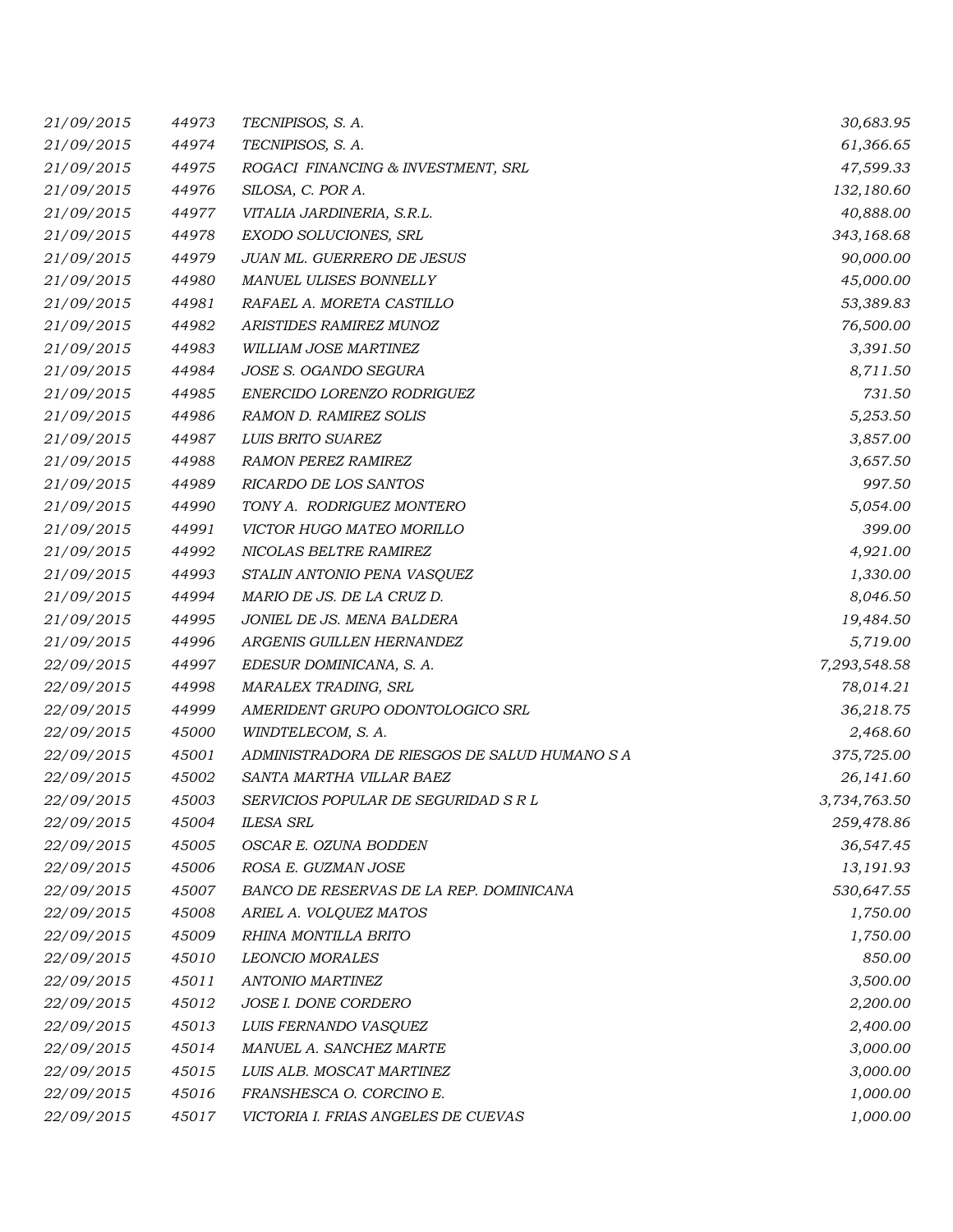| 22/09/2015 | 45018 | CARMEN DE JESUS DE JS. DE BERNAL | 1,500.00  |
|------------|-------|----------------------------------|-----------|
| 22/09/2015 | 45019 | FIOL D. CABREJA                  | 4,355.56  |
| 22/09/2015 | 45020 | CANDIDA U. GOMEZ CUEVAS          | 2,940.00  |
| 22/09/2015 | 45021 | PETRONILA ALMONTE                | 15,537.15 |
| 22/09/2015 | 45022 | YRIA F. PENA VDA. READ           | 23,781.34 |
| 22/09/2015 | 45023 | NORMA ALT. JIMENEZ               | 2,184.00  |
| 22/09/2015 | 45024 | ANA ANTONIA SANTO                | 2,184.00  |
| 22/09/2015 | 45025 | LILIANA CRUZ MOLINA VARGAS       | 14,700.00 |
| 22/09/2015 | 45026 | BIENVENIDA C. SIERRA FERRERAS    | 3,000.00  |
| 22/09/2015 | 45027 | OCTAVIA REYES BATISTA            | 10,418.49 |
| 22/09/2015 | 45028 | ASIA N. DEYANIRA HUERTAS         | 36,089.38 |
| 22/09/2015 | 45029 | JUANA PAULINO NUNEZ              | 5,117.50  |
| 22/09/2015 | 45030 | MARIA MAGDALENA SIERRA PEREZ     | 8,933.86  |
| 22/09/2015 | 45031 | BEATRIZ C. SILFA HERNADEZ        | 20,000.00 |
| 22/09/2015 | 45032 | JORGELINA RODRIGUEZ              | 5,444.45  |
| 22/09/2015 | 45033 | SUMERGIDA ALVAREZ LAGARES        | 6,563.65  |
| 22/09/2015 | 45034 | MARTA ALT. RAMIREZ FELIZ         | 1,589.56  |
| 22/09/2015 | 45035 | CONSEJO DEL PODER JUDICIAL       | 891.84    |
| 23/09/2015 | 45036 | PROVIDENCIA E. MONTAS DE DURAN   | 9,800.00  |
| 23/09/2015 | 45037 | CARMEN L. CRUZ SANCHEZ           | 9,800.00  |
| 23/09/2015 | 45038 | RAFAEL ANT. GARCIA               | 41,926.30 |
| 23/09/2015 | 45039 | NORA C. RONE P.                  | 15,000.00 |
| 23/09/2015 | 45040 | CALIXTO MEDINA CUEVAS            | 5,000.00  |
| 23/09/2015 | 45041 | ANA M. RODRIGUEZ SALADO          | 8,700.00  |
| 23/09/2015 | 45042 | RAFAEL A. CALERO ROJAS           | 3,500.00  |
| 23/09/2015 | 45043 | MARIA NELLY BAEZ A.              | 5,000.00  |
| 23/09/2015 | 45044 | TERESA DE LA CRUZ LEONARDO       | 6,000.00  |
| 23/09/2015 | 45045 | DIGNA R. ALMONTE FERNANDEZ       | 26,000.00 |
| 23/09/2015 | 45046 | CRUZ A. SILVIA TREMOLS           | 14,583.34 |
| 23/09/2015 | 45047 | ANTONIA DOLORES CABA             | 12,348.00 |
| 23/09/2015 | 45048 | MARIA E. VASQUEZ P.              | 15,944.45 |
| 23/09/2015 | 45049 | CELESTE A. OVIEDO O.             | 3,000.00  |
| 23/09/2015 | 45050 | PORFIRIO ESTEVEZ CANELA          | 21,500.00 |
| 23/09/2015 | 45051 | RAMON E. BAEZ RODRIGUEZ          | 7,000.00  |
| 23/09/2015 | 45052 | LORENZA G. CORNELIO Y C.         | 20,000.00 |
| 23/09/2015 | 45053 | MIGUEL A. RUIZ BRACHE            | 15,000.00 |
| 23/09/2015 | 45054 | MARIA DEL C. GUZMAN GONZALEZ     | 5,000.00  |
| 23/09/2015 | 45055 | YOLANDE DARDENNE VDA. CRUZ       | 8,000.00  |
| 23/09/2015 | 45056 | BALBINA LIRIANO                  | 11,800.00 |
| 23/09/2015 | 45057 | DIEGO DE LA CRUZ GOMEZ           | 8,533.33  |
| 23/09/2015 | 45058 | ANTONIA ABAB Q. VDA. ORTEGA      | 3,072.00  |
| 23/09/2015 | 45059 | CLARA M. SOSA DE BUENO           | 5,975.82  |
| 23/09/2015 | 45060 | MARGARITA HIDALGO                | 4,122.20  |
| 23/09/2015 | 45061 | MERCEDES ALT. PASCAL SUERO       | 4,000.00  |
| 23/09/2015 | 45062 | RAFAELA A. DEL C. CASIMIRO VERAS | 3,072.00  |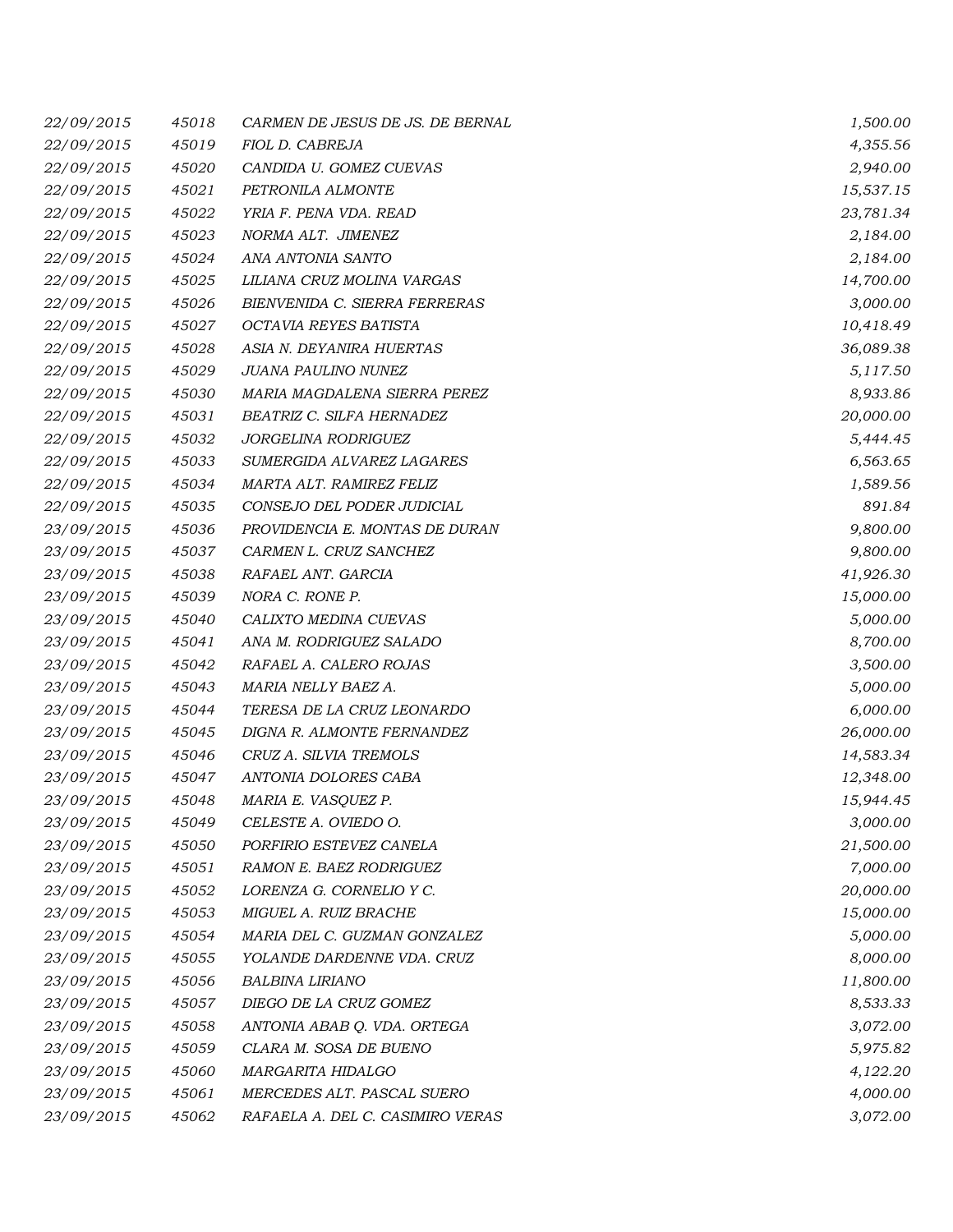| 23/09/2015 | 45063 | NIURKA URENA                                         | 3,142.00  |
|------------|-------|------------------------------------------------------|-----------|
| 23/09/2015 | 45064 | RAFAEL E. DE LA PAZ                                  | 3,000.00  |
| 23/09/2015 | 45065 | ANA M. NUNEZ URENA                                   | 4,000.00  |
| 23/09/2015 | 45066 | CONSEJO DEL PODER JUDICIAL                           | 1,629.60  |
| 23/09/2015 | 45067 | FRANCISCO JOSE GUILLEN BLANDINO                      | 10,000.00 |
| 23/09/2015 | 45068 | ANGELA TAVERAS MARTE CAPELLAN                        | 3,000.00  |
| 23/09/2015 | 45069 | ARIDIO ANT. MERCEDES SONE                            | 3,000.00  |
| 23/09/2015 | 45070 | <b>BENJAMIN PEREZ FELIZ</b>                          | 5,000.00  |
| 23/09/2015 | 45071 | CLAUDIA ALMONTE                                      | 3,000.00  |
| 23/09/2015 | 45072 | MARIA DIVINA GOMEZ TAVERAS                           | 3,000.00  |
| 23/09/2015 | 45073 | JOSEFINA DEL P. PINEDA K.                            | 6,000.00  |
| 23/09/2015 | 45074 | EDUARDO MEJIA JIMENEZ                                | 3,000.00  |
| 23/09/2015 | 45075 | EDUVIGES MA. ACOSTA VARGAS                           | 3,000.00  |
| 23/09/2015 | 45076 | ENMANUELA ARIAS MARTINEZ                             | 3,000.00  |
| 23/09/2015 | 45077 | FRANCISCO A. LIZARDO GOMEZ                           | 3,000.00  |
| 23/09/2015 | 45078 | FRANCISCO LENDOR SANABIA                             | 3,000.00  |
| 23/09/2015 | 45079 | GERTRUDIS FIGUEROA CRISOSTOMO                        | 3,000.00  |
| 23/09/2015 | 45080 | <b>GIL JOSUE AQUINO</b>                              | 3,000.00  |
| 23/09/2015 | 45081 | GUILLERMO ESQUEA LARA                                | 3,000.00  |
| 23/09/2015 | 45082 | MARIA ALT. PAULINO DE LOS S.                         | 3,000.00  |
| 23/09/2015 | 45083 | MODESTO ACOSTA VARGAS                                | 3,000.00  |
| 23/09/2015 | 45084 | NEOLFIS WALKIRA FAMILIA MORA                         | 3,000.00  |
| 23/09/2015 | 45085 | RHINA MEDINA GOMEZ                                   | 3,000.00  |
| 23/09/2015 | 45086 | <b>WENDY MONTILLA REYES</b>                          | 3,000.00  |
| 23/09/2015 | 45087 | YUDERKYS RODRIGUEZ N.                                | 3,000.00  |
| 23/09/2015 | 45088 | DIANA ALT. RODRIGUEZ MARTINEZ                        | 6,000.00  |
| 23/09/2015 | 45089 | MARTHA L. ROMAN CORCINO                              | 3,000.00  |
| 23/09/2015 | 45090 | <b>IDELIZA GARCIA MARTINEZ</b>                       | 3,000.00  |
| 23/09/2015 | 45091 | CIVELYS S. MENCIA ROSARIO                            | 3,000.00  |
| 23/09/2015 | 45092 | ELIAS MERAN / ASOC. D/ AYUDA MUT. Y AMIST. DE TAMAYO | 2,111.11  |
| 23/09/2015 | 45093 | NELSON ANT. JEREZ PAULINO                            | 20,000.00 |
| 23/09/2015 | 45094 | TERESA ONDINA HERNANDEZ MARTINEZ                     | 8,100.00  |
| 23/09/2015 | 45095 | <b>JUANA REYES</b>                                   | 4,000.00  |
| 23/09/2015 | 45096 | JULIAN RODRIGUEZ MATEO                               | 4,000.00  |
| 23/09/2015 | 45097 | CRISTOBAL SEGURA MEDINA                              | 6,000.00  |
| 23/09/2015 | 45098 | EVANGELIO SENA                                       | 1,800.00  |
| 23/09/2015 | 45099 | MARIA FRANCISCA ALCANTARA                            | 1,000.00  |
| 23/09/2015 | 45100 | ROSA BAEZ DE FERRERAS                                | 4,000.00  |
| 23/09/2015 | 45101 | DR. PAUL BELLO NAVARRO                               | 12,500.00 |
| 23/09/2015 | 45102 | LEDA MARIA FELIZ                                     | 3,600.00  |
| 23/09/2015 | 45103 | MILADYS MATEO FLORIAN                                | 600.00    |
| 23/09/2015 | 45104 | BOLIVIA MELO SEGURA DE BALLAST                       | 1,500.00  |
| 23/09/2015 | 45105 | THELMA ACOSTA BATISTA DE PENA                        | 5,000.00  |
| 23/09/2015 | 45106 | ESTEBAN SANCHEZ DIAZ                                 | 13,500.00 |
| 23/09/2015 | 45107 | ROGELIO VINICIO VASQUEZ                              | 6,930.00  |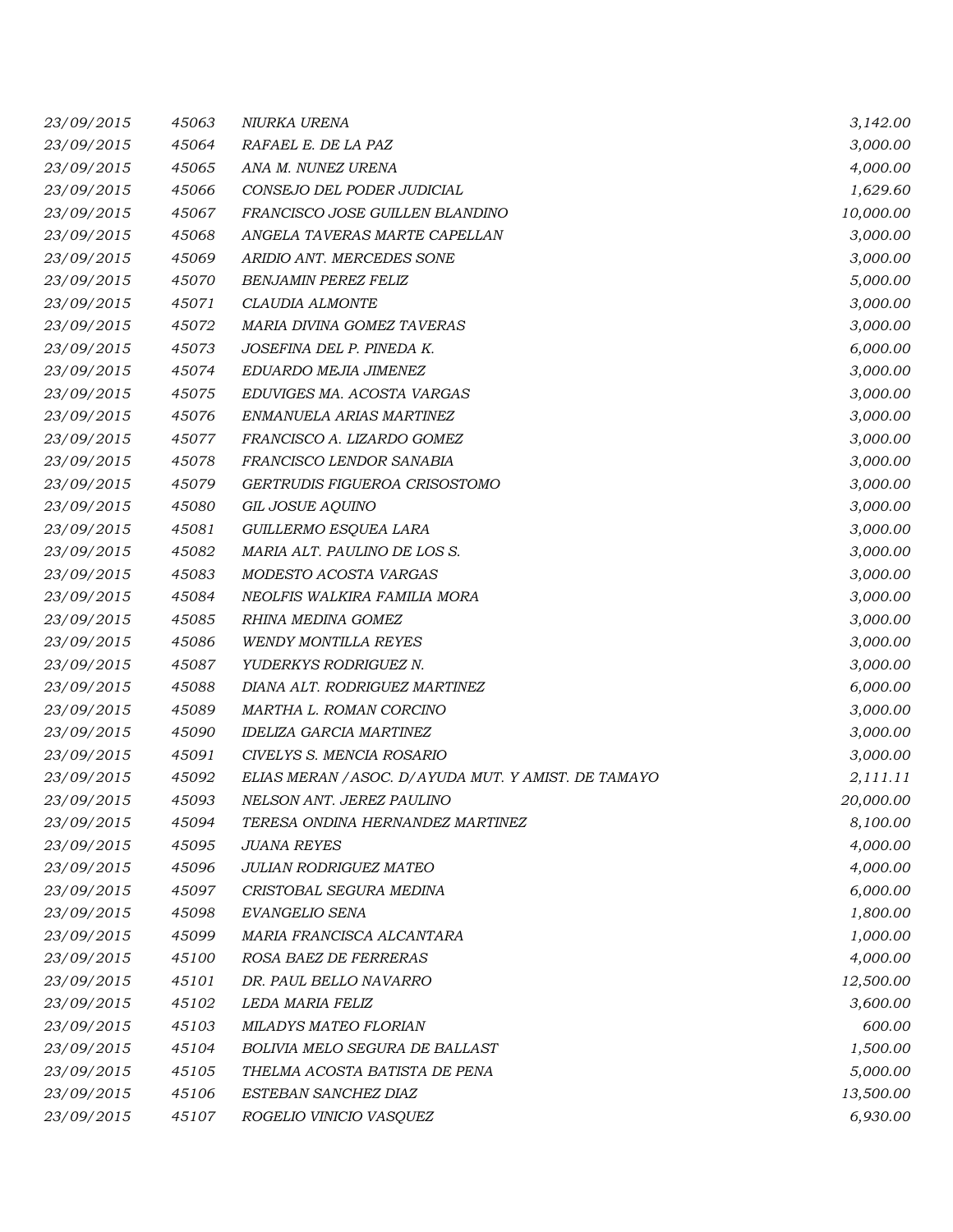| 23/09/2015 | 45108 | LUIS D. MENDEZ CUEVAS                                | 3,600.00   |
|------------|-------|------------------------------------------------------|------------|
| 23/09/2015 | 45109 | PEDRO ANTONIO MANCEBO NIN                            | 6,000.00   |
| 23/09/2015 | 45110 | ANDREA VICTORVINA FERNANDEZ ROJAS                    | 15,000.00  |
| 23/09/2015 | 45111 | LIGA DEP. ABORIGEN, INC. O RAFAEL F. SAVINON P.      | 34,000.00  |
| 23/09/2015 | 45112 | CLUB DEP. SOCIAL Y CULTURAL DE VILLA FRANCISCA, INC. | 5,000.00   |
| 23/09/2015 | 45113 | LUIS E. FLORENTINO LORENZO                           | 29,353.50  |
| 23/09/2015 | 45114 | ANDREA BRUNILDA GUTIERREZ BELLO                      | 20,000.00  |
| 23/09/2015 | 45115 | ROSA MILTEA TRIGO GONZALEZ                           | 5,490.00   |
| 23/09/2015 | 45116 | MAYRA HIDELFONZA URENA SANCHEZ                       | 6,300.00   |
| 23/09/2015 | 45117 | <b>KELVIZ JOSE PARRA</b>                             | 40,500.00  |
| 23/09/2015 | 45118 | ASOC. DOM. PARA EL DESARROLLO DE LA MUJER            | 31,350.00  |
| 23/09/2015 | 45119 | NIDIA ALTAGRACIA BORGES                              | 48,400.00  |
| 23/09/2015 | 45120 | JUANA NUNEZ PLACENCIA                                | 16,706.25  |
| 23/09/2015 | 45121 | COOP. DE SERVS. Y PROD. MULT. (COOFALCONDO, INC.)    | 15,500.00  |
| 23/09/2015 | 45122 | <b>MARCOS CASSO</b>                                  | 30,000.00  |
| 23/09/2015 | 45123 | JOSE S. ALMONTE H. Y/O BELKY SALDIVAR DE LA C.       | 7,500.00   |
| 23/09/2015 | 45124 | VENTURA PEGUERO MARIA                                | 5,445.00   |
| 23/09/2015 | 45125 | RAMONA MODESTA ROJAS DE DE LOS SANTOS                | 5,850.00   |
| 23/09/2015 | 45126 | LUIS GERMAN ROSARIO GARCIA                           | 2,700.00   |
| 23/09/2015 | 45127 | <b>JOSE ANT. HOLGUIN</b>                             | 4,500.00   |
| 23/09/2015 | 45128 | <b>OLIMPIA PENA</b>                                  | 7,000.00   |
| 23/09/2015 | 45129 | ANTONIO ELAGUITO SERRATA JIMENEZ                     | 6,750.00   |
| 23/09/2015 | 45130 | MARIA TEJADA VDA. RODRIGUEZ                          | 250.00     |
| 23/09/2015 | 45131 | ANATOLIA TORIBIO ACOSTA DE CABREJA                   | 5,400.00   |
| 23/09/2015 | 45132 | BERNARDA POLANCO LAMI                                | 5,998.50   |
| 23/09/2015 | 45133 | MARCOS ANT. VARGAS B.                                | 9,000.00   |
| 23/09/2015 | 45134 | GABRIEL ENMANUEL HURTADO SANTOS                      | 20,999.79  |
| 23/09/2015 | 45135 | SANTIAGO SIME                                        | 7,999.20   |
| 23/09/2015 | 45136 | DONATILA HERNANDEZ DE MARTINEZ                       | 6,000.00   |
| 23/09/2015 | 45137 | <b>ISABEL MILEDYS PEREZ</b>                          | 5,400.00   |
| 23/09/2015 | 45138 | AGRIPINA RIVERA L.                                   | 1,500.00   |
| 23/09/2015 | 45139 | RAFAEL ANT. SANTANA ALBUEZ                           | 11,999.70  |
| 23/09/2015 | 45140 | ADRIANA I. OGANDO LORENZO                            | 34,999.20  |
| 23/09/2015 | 45141 | JAVIER CALDERON HERNANDEZ                            | 35,399.70  |
| 23/09/2015 | 45142 | <b>JAVIER ERNESTO CALDERON</b>                       | 20,059.20  |
| 23/09/2015 | 45143 | INMOBILIARIA CAROLINA, S. A.                         | 26,388.62  |
| 23/09/2015 | 45144 | CARLOS SILVERIO NUNEZ                                | 312,558.75 |
| 23/09/2015 | 45145 | JULIO DEL ROSARIO MEJIA                              | 6,250.00   |
| 23/09/2015 | 45146 | FELIX SOSA MEJIA                                     | 303,068.70 |
| 23/09/2015 | 45147 | RAMON OCTAVIO ALVAREZ                                | 2,000.00   |
| 23/09/2015 | 45148 | ANIBAL CALVO ROMAN                                   | 6,000.00   |
| 23/09/2015 | 45149 | CARLOS AMIRO FINKE                                   | 8,000.00   |
| 23/09/2015 | 45150 | HERMINIA LA PAZ PERALTA                              | 8,000.00   |
| 23/09/2015 | 45151 | PASCUAL TEJADA CRUZ                                  | 4,000.50   |
| 23/09/2015 | 45152 | AQUINO CUEVAS GONZALEZ                               | 7,200.00   |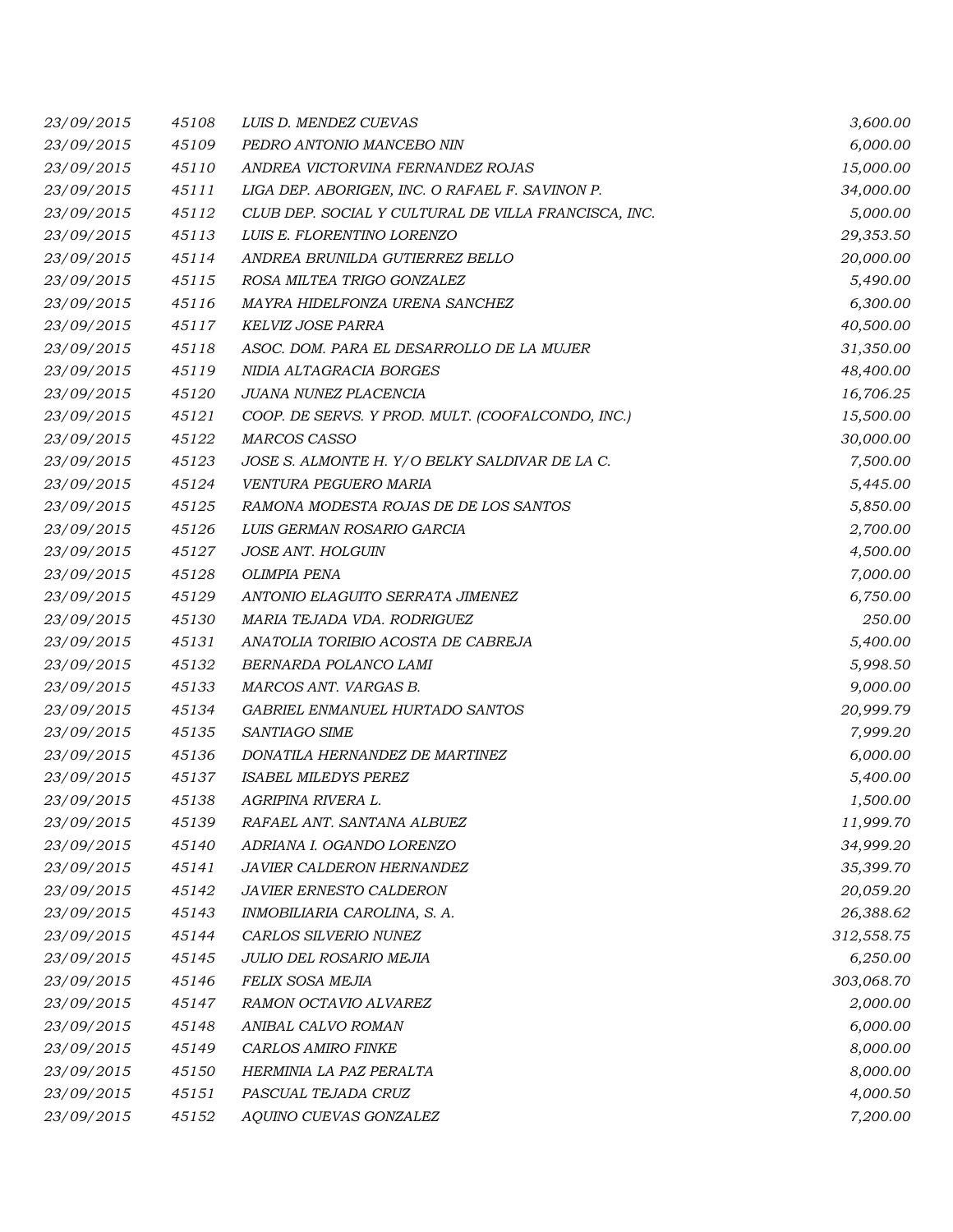| 23/09/2015 | 45153 | <b>JUAN BAUTISTA PEGUERO</b>             | 3,000.00  |
|------------|-------|------------------------------------------|-----------|
| 23/09/2015 | 45154 | RAMON MARIA VELOZ RAMIREZ                | 6,000.00  |
| 23/09/2015 | 45155 | RAFAELA MONTILLA DE PEREZ                | 6,000.00  |
| 23/09/2015 | 45156 | JUAN CARLOS MARTINEZ CASADO              | 3,500.00  |
| 23/09/2015 | 45157 | PASCUAL CABRAL SANTA                     | 2,100.00  |
| 23/09/2015 | 45158 | LUIS PINA LEBRON                         | 4,995.00  |
| 23/09/2015 | 45159 | JOSE ALT. BAEZ PIMENTEL                  | 3,750.00  |
| 23/09/2015 | 45160 | <b>MAYRA MINLLETY</b>                    | 9,000.00  |
| 23/09/2015 | 45161 | <b>BORIS RAMON TEJEDA LORA</b>           | 6,930.00  |
| 23/09/2015 | 45162 | DR. ALBERTO CHAHIN MUFFDY                | 14,400.00 |
| 23/09/2015 | 45163 | LEONIDAS CARABITOS R. DE SOTO            | 7,000.00  |
| 23/09/2015 | 45164 | ANA FRANCISCA MONTAS DUVERGE DE GARCIA   | 15,000.30 |
| 23/09/2015 | 45165 | <b>FULGENCIO MARCELO ABREU</b>           | 10,000.00 |
| 23/09/2015 | 45166 | FRANCISCO ALEIXIS RODRIGUEZ PEREZ        | 8,010.00  |
| 23/09/2015 | 45167 | PAULINO AMILCAR REYES ROSARIO            | 14,287.50 |
| 23/09/2015 | 45168 | URSULA CELIA MEJIA                       | 1,500.00  |
| 23/09/2015 | 45169 | <b>LINK POZO REYES</b>                   | 18,000.00 |
| 23/09/2015 | 45170 | SIQUIO NG DE LA ROSA                     | 35,000.00 |
| 23/09/2015 | 45171 | BESTHEDA OLIVO DE R.                     | 7,000.00  |
| 23/09/2015 | 45172 | CARLOS RAFAEL OVALLE                     | 5,500.00  |
| 23/09/2015 | 45173 | ADRIANO RONDON                           | 6,500.00  |
| 23/09/2015 | 45174 | MARGARITA ROSARIO HERNANDEZ              | 5,548.50  |
| 23/09/2015 | 45175 | FABIA ROQUE HERNANDEZ                    | 10,000.00 |
| 23/09/2015 | 45176 | ABEL GONZALEZ RAPOSO                     | 18,675.00 |
| 23/09/2015 | 45177 | MINERVA ALTAGRACIA PENA                  | 3,501.00  |
| 23/09/2015 | 45178 | JOSE RAMON DE LA CRUZ                    | 19,998.00 |
| 23/09/2015 | 45179 | LUZ U. MERCEDES                          | 6,000.00  |
| 23/09/2015 | 45180 | ADA YILDA FORTUNA REYES                  | 5,000.00  |
| 23/09/2015 | 45181 | YULISA ERCILIA FLORENTINO MATEO          | 7,200.00  |
| 23/09/2015 | 45182 | PLINIO VICENTE MONTERO                   | 7,200.00  |
| 23/09/2015 | 45183 | CLARA JOSEFINA BUTTEN VARONA             | 4,000.00  |
| 23/09/2015 | 45184 | NORBERTO REMIGIO GUERRERO NATERA         | 10,000.00 |
| 23/09/2015 | 45185 | SERVIO CEDENO PEPEN                      | 19,999.80 |
| 23/09/2015 | 45186 | DIONISIO MARTINEZ DEL RIO                | 10,800.00 |
| 23/09/2015 | 45187 | GUIDO ANTONIO JIMENEZ NUNEZ              | 9,450.00  |
| 23/09/2015 | 45188 | CARMELO CEDENO MEJIA                     | 14,000.00 |
| 23/09/2015 | 45189 | CELESTE A. AYBAR DE VARGAS               | 5,499.90  |
| 23/09/2015 | 45190 | MIGUEL ANGEL REYES PICHARDO              | 54,000.00 |
| 23/09/2015 | 45191 | AYUNTAMIENTO MUNICIPAL DE SABANA IGLESIA | 6,000.00  |
| 23/09/2015 | 45192 | JUAN BAUTISTA NICANOR PINEDA DIAZ        | 36,000.00 |
| 23/09/2015 | 45193 | MANUEL ENRIQUE MARTINEZ ACEVEDO          | 15,000.00 |
| 23/09/2015 | 45194 | PARROQUIA SAN FRANCISCO JAVIER           | 6,000.00  |
| 23/09/2015 | 45195 | RAMONA MILANDA DIAZ PEREZ                | 10,000.00 |
| 23/09/2015 | 45196 | BIENVENIDO CONCEPCION HERNANDEZ          | 40,000.00 |
| 23/09/2015 | 45197 | LUCILA EDILIA ALCANTARA GRULLON          | 12,000.00 |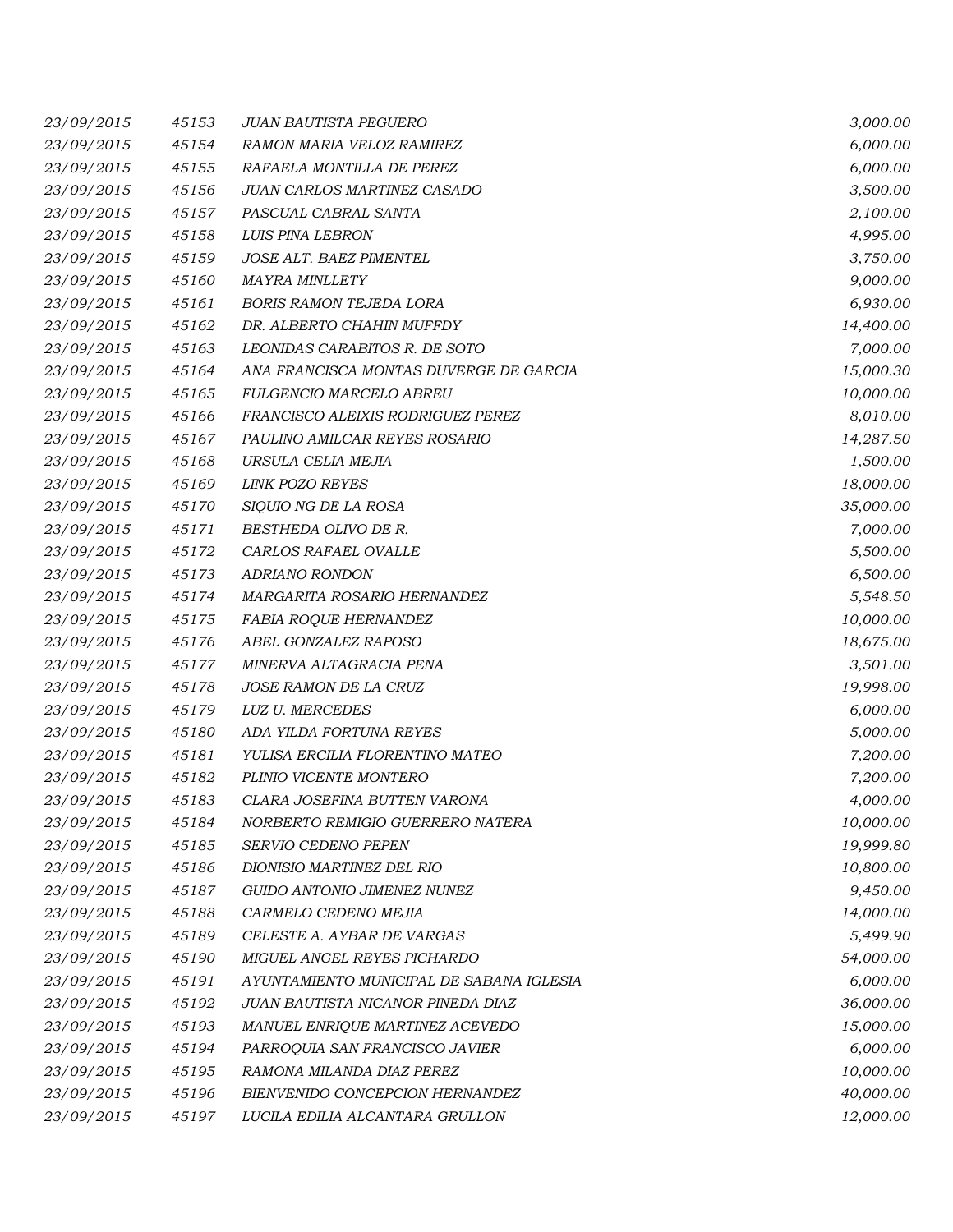| 23/09/2015 | 45198 | <b>ALFONSO REYES REYES</b>                                 | 22,000.00    |
|------------|-------|------------------------------------------------------------|--------------|
| 23/09/2015 | 45199 | JULIA VILELA VARCARCEL                                     | 20,250.00    |
| 23/09/2015 | 45200 | NIEVES DOLORES PAPPATERRA MENDOZA                          | 16,200.00    |
| 23/09/2015 | 45201 | JULIO ANIBAL CARVAJAL MEDINA                               | 10,000.00    |
| 25/09/2015 | 45202 | CORPORACION DE ACUEDUCTO Y ALCANTARILLADO DEL MUNICIPIO DE | 1,350.00     |
| 25/09/2015 | 45203 | CORPORACION DEL ACUEDUCTO Y ALCANTARILLADO DE SANTO DOMIN  | 35,958.00    |
| 25/09/2015 | 45204 | CORPORACION DEL ACUEDUCTO Y ALCANTARILLADO DE LA VEGA (COR | 16,133.00    |
| 25/09/2015 | 45205 | AYUNTAMIENTO DEL DISTRITO NACIONAL                         | 31,251.00    |
| 25/09/2015 | 45206 | CLARIBEL GONZALEZ FERNANDEZ                                | 17,100.00    |
| 25/09/2015 | 45207 | CENTRO AUTOMOTRIZ DURAN SRL                                | 48,904.20    |
| 25/09/2015 | 45208 | SEGUROS BANRESERVAS, S. A.                                 | 2,280,912.39 |
| 25/09/2015 | 45209 | DELGADO S CREACIONES METALICAS, SRL                        | 13,428.48    |
| 25/09/2015 | 45210 | DELGADO S CREACIONES METALICAS, SRL                        | 3,003.68     |
| 25/09/2015 | 45211 | <b>CEDUCOMPP SRL</b>                                       | 80,220.96    |
| 25/09/2015 | 45212 | COMPU LETRAS DESIGNS SRL                                   | 5,918.00     |
| 25/09/2015 | 45213 | B & H MOBILIARIO, SRL                                      | 10,760.00    |
| 25/09/2015 | 45214 | AMANA COMERCIAL, SRL                                       | 21,676.22    |
| 25/09/2015 | 45215 | DELTA COMERCIAL, S. A.                                     | 3,953,151.78 |
| 25/09/2015 | 45216 | BANCO DE RESERVAS DE LA REP. DOMINICANA                    | 198,120.64   |
| 25/09/2015 | 45217 | WINDTELECOM, S. A.                                         | 211,536.00   |
| 25/09/2015 | 45218 | MARALEX TRADING, SRL                                       | 97,493.35    |
| 25/09/2015 | 45219 | SANTA MARTHA VILLAR BAEZ                                   | 4,225.89     |
| 25/09/2015 | 45220 | MAPFRE BHD, COMPANIA DE SEGUROS, S. A.                     | 699,519.78   |
| 25/09/2015 | 45221 | EDENORTE DOMINICANA, S. A.                                 | 703,787.31   |
| 25/09/2015 | 45222 | ADMINISTRADORA DE RIESGOS DE SALUD HUMANO S A              | 1,222,911.25 |
| 25/09/2015 | 45223 | CASA EVELYN, SRL                                           | 156,811.44   |
| 25/09/2015 | 45224 | AMADA NADIA DEVARES SANCHEZ                                | 409,094.50   |
| 28/09/2015 | 45225 | LUDAINSA VIDRIOS Y VENTANAS SRL                            | 12,766.10    |
| 28/09/2015 | 45226 | COMPU LETRAS DESIGNS SRL                                   | 28,514.00    |
| 28/09/2015 | 45227 | ALMACENES UNIDOS, SAS                                      | 51,290.51    |
| 28/09/2015 | 45228 | EDITORA LISTIN DIARIO S A                                  | 30,967.65    |
| 28/09/2015 | 45229 | FERRETERIA POPULAR, SRL                                    | 4,972.00     |
| 28/09/2015 | 45230 | LIMCOBA, SRL                                               | 12,824.37    |
| 28/09/2015 | 45231 | F&G OFFICE SOLUTION SRL                                    | 16,757.90    |
| 28/09/2015 | 45232 | FERRETERIA AMERICANA, SAS                                  | 5,600.86     |
| 28/09/2015 | 45233 | FERRETERIA POPULAR, SRL                                    | 50,081.60    |
| 28/09/2015 | 45234 | REFRIPARTES, S. A.                                         | 32,080.51    |
| 28/09/2015 | 45235 | GLOBAL OFFICE JL. SRL.                                     | 1,490.65     |
| 28/09/2015 | 45236 | OMEGA TECH, S. A.                                          | 4,194.40     |
| 28/09/2015 | 45237 | QUITASOLES AMBIENTALES SRL                                 | 37,160.74    |
| 28/09/2015 | 45238 | REFRICENTRO LOS PRADOS, SRL.                               | 77,079.41    |
| 28/09/2015 | 45239 | EDITORA DEL CARIBE, SA                                     | 31,963.52    |
| 28/09/2015 | 45240 | AVELINO ABREU, SAS                                         | 3,190.24     |
| 28/09/2015 | 45241 | FRIOMASTER, S. A.                                          | 18,673.73    |
| 28/09/2015 | 45242 | NEW IMAGE SOLUTIONS AND MARKETING SRL                      | 12,494.41    |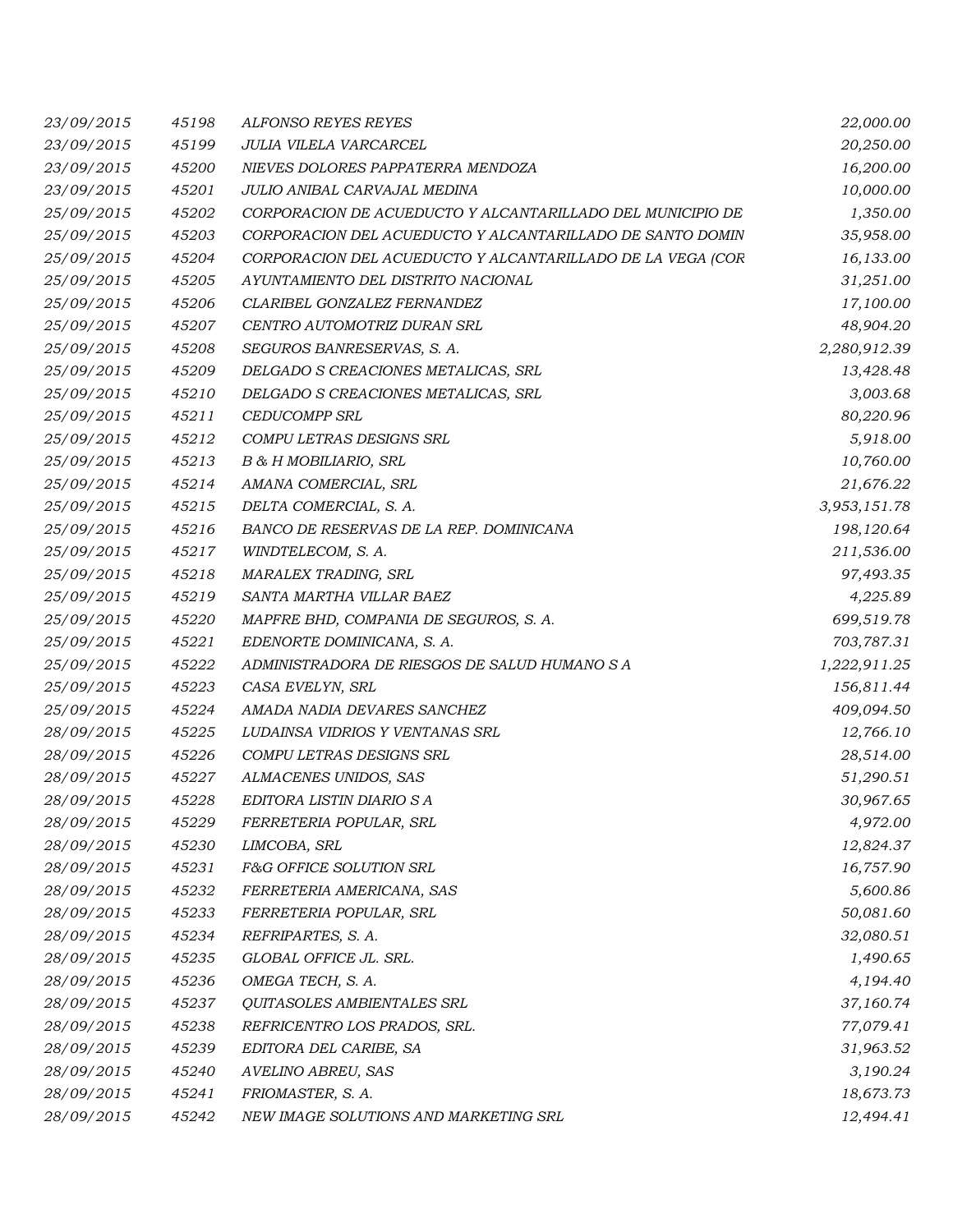| 28/09/2015 | 45243 | SANTO DOMINGO MOTORS COMPANY, S. A.                       | 5,461.09   |
|------------|-------|-----------------------------------------------------------|------------|
| 28/09/2015 | 45244 | REFRIPARTES, S. A.                                        | 186,019.07 |
| 28/09/2015 | 45245 | REFRICENTRO LOS PRADOS, SRL.                              | 285,277.12 |
| 28/09/2015 | 45246 | ROMACA INDUSTRIAL, S. A.                                  | 23,908.84  |
| 28/09/2015 | 45247 | SUPLIDORES ELECTRICOS GARCIA SURIEL S. R. L.              | 15,114.82  |
| 28/09/2015 | 45248 | P & V MOVIL COMERCIAL, SRL                                | 28,711.04  |
| 28/09/2015 | 45249 | PERSEUS COMERCIAL, SRL                                    | 2,164.72   |
| 28/09/2015 | 45250 | OMEGA TECH, S. A.                                         | 37,392.47  |
| 28/09/2015 | 45251 | OMEGA TECH, S. A.                                         | 131,712.99 |
| 28/09/2015 | 45252 | OMEGA TECH, S. A.                                         | 148,010.95 |
| 28/09/2015 | 45253 | MUNOZ CONCEPTO MOBILIARIO, SRL                            | 8,814.00   |
| 28/09/2015 | 45254 | MATERIALES INDUSTRIALES, SAS                              | 49,442.28  |
| 28/09/2015 | 45255 | MUNOZ CONCEPTO MOBILIARIO, SRL                            | 148,030.00 |
| 28/09/2015 | 45256 | IMPORTADORA DOPEL, SRL.                                   | 12,356.55  |
| 28/09/2015 | 45257 | <b>HERMOSILLO COMERCIAL SRL</b>                           | 122,098.76 |
| 28/09/2015 | 45258 | CORPORACION DE ACUEDUCTO Y ALCANTARILLADO DE PUERTO PLATA | 5,523.00   |
| 28/09/2015 | 45259 | AYUNTAMIENTO SANTO DOMINGO ESTE                           | 22,365.00  |
| 28/09/2015 | 45260 | AYUNTAMIENTO MUNICIPAL PUERTO PLATA                       | 6,300.00   |
| 28/09/2015 | 45261 | ESTACION DE SERVICIOS LAS MERCEDES EIRL                   | 7,125.00   |
| 28/09/2015 | 45262 | ESTACION DE SERVICIO JAVIER SRL                           | 5,988.42   |
| 28/09/2015 | 45263 | AMERIDENT GRUPO ODONTOLOGICO SRL                          | 36,218.75  |
| 28/09/2015 | 45264 | MARIA DEL CARMEN DE LOS SANTOS                            | 6,626.25   |
| 28/09/2015 | 45265 | LUIS GONZALO GUZMAN CONCEPCION                            | 5,747.50   |
| 28/09/2015 | 45266 | WILFRIDO SUERO DIAZ                                       | 5,400.00   |
| 28/09/2015 | 45267 | ESTACION DE SERVICIOS LAS MERCEDES EIRL                   | 9,785.00   |
| 28/09/2015 | 45268 | ESTACION DE SERVICIOS LAS MERCEDES EIRL                   | 9,595.00   |
| 28/09/2015 | 45269 | DELTA COMERCIAL, S. A.                                    | 4,462.48   |
| 28/09/2015 | 45270 | SYNTES S R L                                              | 5,238.23   |
| 28/09/2015 | 45271 | ESTACION ISLA ESTADIO, SRL                                | 729.49     |
| 28/09/2015 | 45272 | ROSA ELVIRA ESCOTO RODRIGUEZ                              | 5,400.00   |
| 28/09/2015 | 45273 | PLADENT SRL                                               | 290,700.00 |
| 28/09/2015 | 45274 | <b>AUTO SUPER FRIO M&amp;S EIRL</b>                       | 39,263.24  |
| 28/09/2015 | 45275 | MARIA DEL CARMEN DE LOS SANTOS                            | 73,957.50  |
| 28/09/2015 | 45276 | MAXIMO WINNAR PERALTA MELENDEZ                            | 7,315.00   |
| 28/09/2015 | 45277 | EXODO SOLUCIONES, SRL.                                    | 53,934.98  |
| 28/09/2015 | 45278 | MILAGROS DEL AMOR ESTEVEZ                                 | 1,710.70   |
| 28/09/2015 | 45279 | <b>FELIX VALENCIA</b>                                     | 6,444.00   |
| 28/09/2015 | 45280 | HILDA Y. MARTE GUZMAN                                     | 20,375.20  |
| 28/09/2015 | 45281 | MARINO C. ROMAN FELIZ                                     | 1,000.00   |
| 28/09/2015 | 45282 | ORQUIDEA GERMAN CASTILLO                                  | 1,000.00   |
| 28/09/2015 | 45283 | ROBINSON ANT. RODRIGUEZ JAQUEZ                            | 1,710.70   |
| 28/09/2015 | 45284 | JULIO ANIBAL CARVAJAL MEDINA                              | 20,000.00  |
| 29/09/2015 | 45285 | LOANMY ENCARNACION SOTO                                   | 13,250.00  |
| 29/09/2015 | 45286 | CLARIS R. POLANCO ROQUE                                   | 14,597.67  |
| 29/09/2015 | 45287 | JOSEFINA ALT. POLANCO ROSADO                              | 4,530.08   |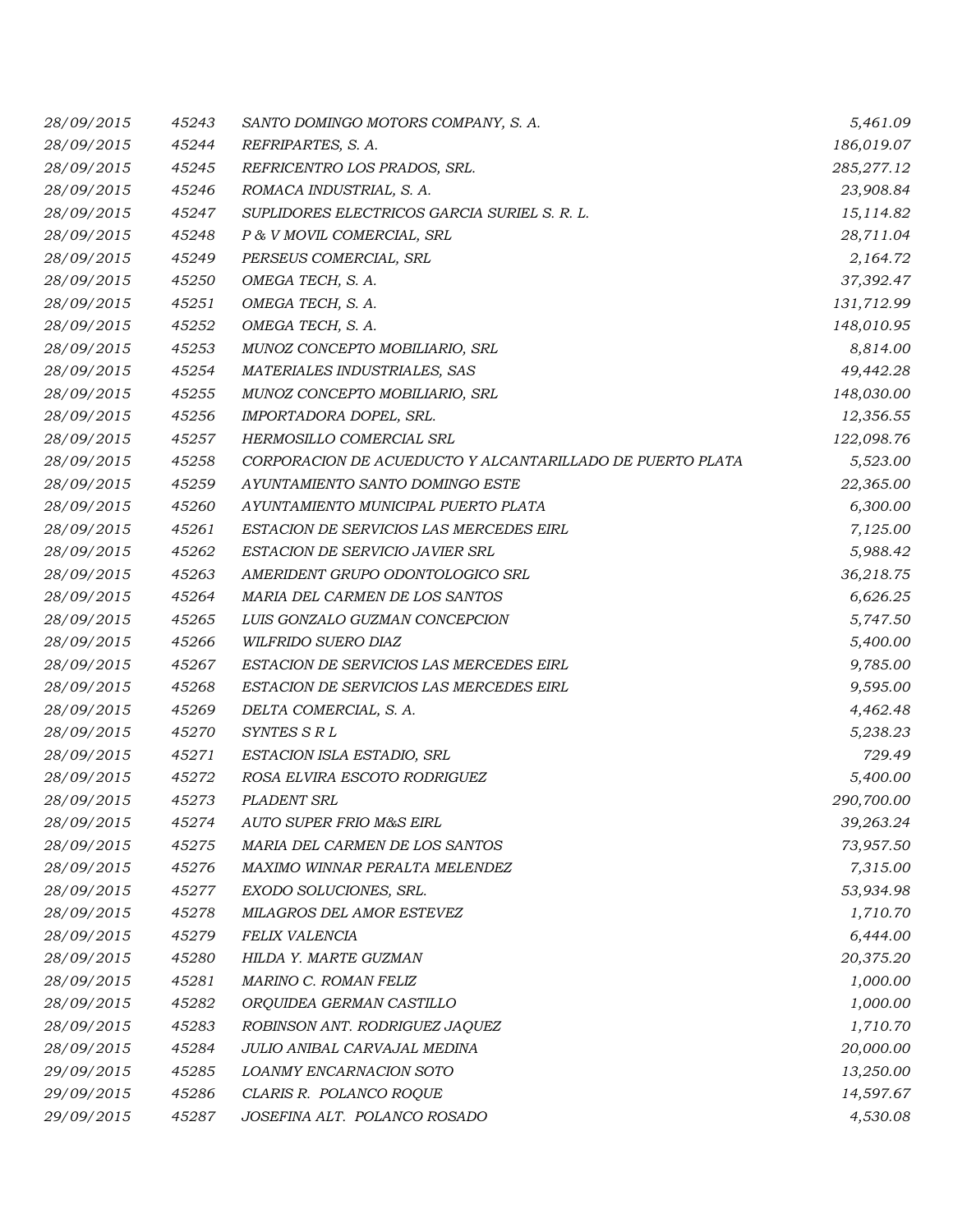| 29/09/2015 | 45288 | NILDA ALT. VASQUEZ VASQUEZ                                 | 5,991.95     |
|------------|-------|------------------------------------------------------------|--------------|
| 29/09/2015 | 45289 | FRANCISCA ALT. FERNANDEZ GONZALEZ                          | 4,353.55     |
| 29/09/2015 | 45290 | <b>JOSE BAUTISTA TAVAREZ</b>                               | 0.00         |
| 29/09/2015 | 45291 | JOEL BAUTISTA TAVAREZ                                      | 0.00         |
| 29/09/2015 | 45292 | JOEL BAUTISTA TAVAREZ                                      | 36,000.00    |
| 29/09/2015 | 45293 | EDENORTE DOMINICANA, S. A.                                 | 4,191,240.72 |
| 29/09/2015 | 45294 | AYUNTAMIENTO MUNICIPAL JARABACOA                           | 200.00       |
| 29/09/2015 | 45295 | OFICINA PARA EL REORDENAMIENTO DEL TRANSPORTE              | 127,680.00   |
| 29/09/2015 | 45296 | MARINO C. ROMAN FELIZ                                      | 1,000.00     |
| 29/09/2015 | 45297 | CARLOS M. SANCHEZ PEGUERO                                  | 5,000.00     |
| 29/09/2015 | 45298 | GRISEL PEREZ OZUNA                                         | 3,343.00     |
| 29/09/2015 | 45299 | SILVIA M. EUSEBIO ARIAS                                    | 14,137.67    |
| 29/09/2015 | 45300 | ROSA ALT. DE AZA HERRERA                                   | 9,888.00     |
| 30/09/2015 | 45301 | CONSEJO DEL PODER JUDICIAL                                 | 859.40       |
| 30/09/2015 | 45302 | CORPORACION DE ACUEDUCTO Y ALCANTARILLADO DE SANTIAGO (COF | 189,849.00   |
| 30/09/2015 | 45303 | EPSA-LABCO INGENIEROS CONSULTORES, S.A.                    | 369,473.07   |
| 30/09/2015 | 45304 | MARALEX TRADING, SRL                                       | 73,805.87    |
| 30/09/2015 | 45305 | ESTACION ISLA ESTADIO, SRL                                 | 26,442.80    |
| 30/09/2015 | 45306 | JOHNNY DIONISIO VERAS ROJAS                                | 4,821.25     |
| 30/09/2015 | 45307 | <b>WALTER NATHAN MARTINEZ RAMOS</b>                        | 4,987.50     |
| 30/09/2015 | 45308 | <b>WALTER NATHAN MARTINEZ RAMOS</b>                        | 5,320.00     |
| 30/09/2015 | 45309 | CESAR ANTONIO GARCIA OLIVERO                               | 1,615.00     |
| 30/09/2015 | 45310 | ESTACION ISLA ESTADIO, SRL                                 | 17,698.23    |
| 30/09/2015 | 45311 | <b>IDOM SAS</b>                                            | 2,850.00     |
| 30/09/2015 | 45312 | DOLORES SAGRARIO FELIZ LUCIANO                             | 4,320.00     |
| 30/09/2015 | 45313 | <b>IDOM SAS</b>                                            | 3,705.00     |
| 30/09/2015 | 45314 | ALTAGRACIA LIBERTAD LEYBA ACOSTA                           | 8,910.00     |
| 30/09/2015 | 45315 | PRODUCTOS ELECTRICOS INDUSTRIALES S R L                    | 313,908.08   |
| 30/09/2015 | 45316 | P & V MOVIL COMERCIAL, SRL                                 | 279,562.00   |
| 30/09/2015 | 45317 | DISTRIBUIDORA Y SERVICIOS DIVERSOS DISOPE SRL              | 177,636.00   |
| 30/09/2015 | 45318 | PRICESMART DOMINICANA SRL                                  | 19,418.00    |
| 30/09/2015 | 45319 | EDITORA LISTIN DIARIO S A                                  | 30,967.65    |
| 30/09/2015 | 45320 | EDITORA CORRIPIO, SAS                                      | 1,195,178.40 |
| 30/09/2015 | 45321 | CORPORACION DE ACUEDUCTO Y ALCANTARILLADO DE SANTIAGO (COF | 48,893.00    |
| 30/09/2015 | 45322 | JULIO ANIBAL CARVAJAL MEDINA                               | 12,903.20    |
| 30/09/2015 | 45323 | JULIA VILELA VALCARCEL                                     | 15,024.19    |
| 30/09/2015 | 45324 | DARLIS ALT. EUSEBIO VASQUEZ                                | 33,500.00    |
| 30/09/2015 | 45325 | AMANDA N. TEJADA HERNANDEZ                                 | 49,600.00    |
| 30/09/2015 | 45326 | ELIZABETH M. VALENCIA ALCALA                               | 10,118.25    |
| 30/09/2015 | 45327 | ANDRES REYNOSO SANTANA                                     | 3,750.00     |
| 30/09/2015 | 45328 | JOSEFINA A. HERNANDEZ ABREU                                | 4,488.95     |
| 30/09/2015 | 45329 | RUHT ESTHER ORTIZ ACOSTA                                   | 41,000.00    |
| 30/09/2015 | 45330 | NILDA ALT. VASQUEZ VASQUEZ                                 | 8,560.00     |
| 30/09/2015 | 45331 | MARYBEL MEJIA ESPINAL                                      | 42,575.00    |
| 30/09/2015 | 45332 | AR COMPUTADORAS Y SUMINISTROS SRL                          | 119,224.57   |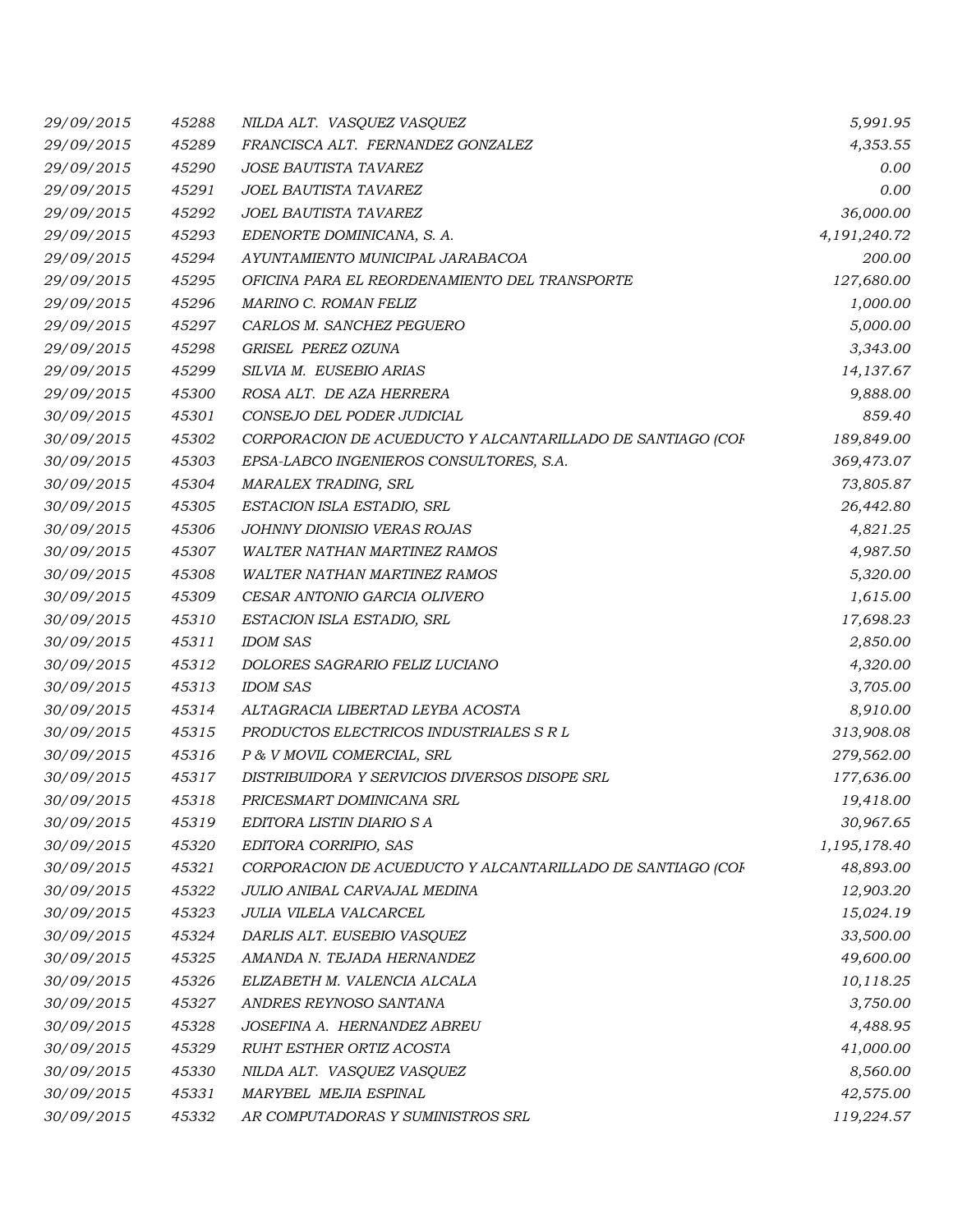| 30/09/2015 | 45333 | COMPU LETRAS DESIGNS SRL                 | 4,519.20     |
|------------|-------|------------------------------------------|--------------|
| 30/09/2015 | 45334 | REFRICENTRO BOLIVAR Y ARIAS SRL          | 47,662.33    |
| 30/09/2015 | 45335 | AVELINO ABREU, SAS                       | 12,390.80    |
| 30/09/2015 | 45336 | AMANA COMERCIAL, SRL                     | 29,346.10    |
| 30/09/2015 | 45337 | AMANA COMERCIAL, SRL                     | 4,283.60     |
| 30/09/2015 | 45338 | <b>CEDUCOMPP SRL</b>                     | 4,350.50     |
| 30/09/2015 | 45339 | FRIOMASTER, S. A.                        | 83,552.97    |
| 30/09/2015 | 45340 | GBN COMUNICACION E IMAGEN S A            | 344.32       |
| 30/09/2015 | 45341 | RAMON ANTONIO ANDUJAR BELTRE             | 7,837.50     |
| 30/09/2015 | 45342 | TRACE INTERNATIONAL, SRL                 | 105,338.98   |
| 30/09/2015 | 45343 | TRACE INTERNATIONAL, SRL                 | 168,542.37   |
| 30/09/2015 | 45344 | PADRON OFFICE SUPPLY SRL                 | 62,628.81    |
| 30/09/2015 | 45345 | OMEGA TECH, S. A.                        | 457,424.00   |
| 30/09/2015 | 45346 | OMEGA TECH, S. A.                        | 94,230.54    |
| 30/09/2015 | 45347 | MATERIALES INDUSTRIALES, SAS             | 9,624.15     |
| 30/09/2015 | 45348 | AYUNTAMIENTO SANTO DOMINGO ESTE          | 22,365.00    |
| 30/09/2015 | 45349 | ALBAS NIRIS FELIZ FELIZ                  | 16,625.00    |
| 30/09/2015 | 45350 | <b>CONSOLIDOM SRL</b>                    | 243,158.45   |
| 30/09/2015 | 45351 | D MAGGIE, SRL                            | 18,099.15    |
| 30/09/2015 | 45352 | D MAGGIE, SRL                            | 25,951.69    |
| 30/09/2015 | 45353 | DELTA COMERCIAL, S. A.                   | 2,733.45     |
| 30/09/2015 | 45354 | DELTA COMERCIAL, S. A.                   | 38,882.57    |
| 30/09/2015 | 45355 | GEORGE MANUEL ARDAVIN ABREU              | 9,975.00     |
| 30/09/2015 | 45356 | PANADERIA Y REPOSTERIA MIMASA EIRL       | 2,419.96     |
| 30/09/2015 | 45357 | MAGNA MOTORS, S. A.                      | 24,176.08    |
| 30/09/2015 | 45358 | GRUPO R C SRL                            | 6,838.98     |
| 30/09/2015 | 45359 | GRUPO R C SRL                            | 5,471.18     |
| 30/09/2015 | 45360 | AGUSTINA ZAPATA BEATO Y JOSE E. ALMANZAR | 1,600,000.00 |
| 30/09/2015 | 45361 | CARLOS A. MONTERO ESPINOSA               | 5,855.08     |
| 30/09/2015 | 45362 | TM TECNOLOGIA Y MATERIALES, SRL          | 3,729.00     |
| 30/09/2015 | 45363 | MITOPALO POWER, SRL.                     | 16,828.20    |
| 30/09/2015 | 45364 | MITOPALO POWER, SRL.                     | 16,125.30    |
| 30/09/2015 | 45365 | MILAGROS DEL AMOR ESTEVEZ                | 3,000.00     |
| 30/09/2015 | 45366 | JUAN I. BATISTA MENDEZ                   | 227,427.00   |
| 30/09/2015 | 45367 | COLECTOR DE IMPUESTOS INTERNOS           | 0.00         |
| 30/09/2015 | 45368 | CODIA                                    | 0.00         |
| 30/09/2015 | 45369 | INTERDECO, SRL.                          | 1,346.34     |
| 30/09/2015 | 45370 | JOSE MARMOL DISENOS Y CONSTRUCCIONES SRL | 6,025.60     |
| 30/09/2015 | 45371 | CLIP INTERNACIONAL SRL                   | 177,798.72   |
| 30/09/2015 | 45372 | ALTICE HISPANIOLA S A                    | 1,287.00     |
| 30/09/2015 | 45373 | RESTAURANT EL PATIO FAMILIAR ZAPATA, SRL | 42,262.00    |
| 30/09/2015 | 45374 | LEONARDO CAMILO CAMILO                   | 11,411.40    |
| 30/09/2015 | 45375 | SANTA MARTHA VILLAR BAEZ                 | 5,503.49     |
| 30/09/2015 | 45376 | ALFRESCO SRL                             | 51,019.50    |
| 30/09/2015 | 45377 | SOLO CARLOS GOURMET, SRL                 | 7,160.00     |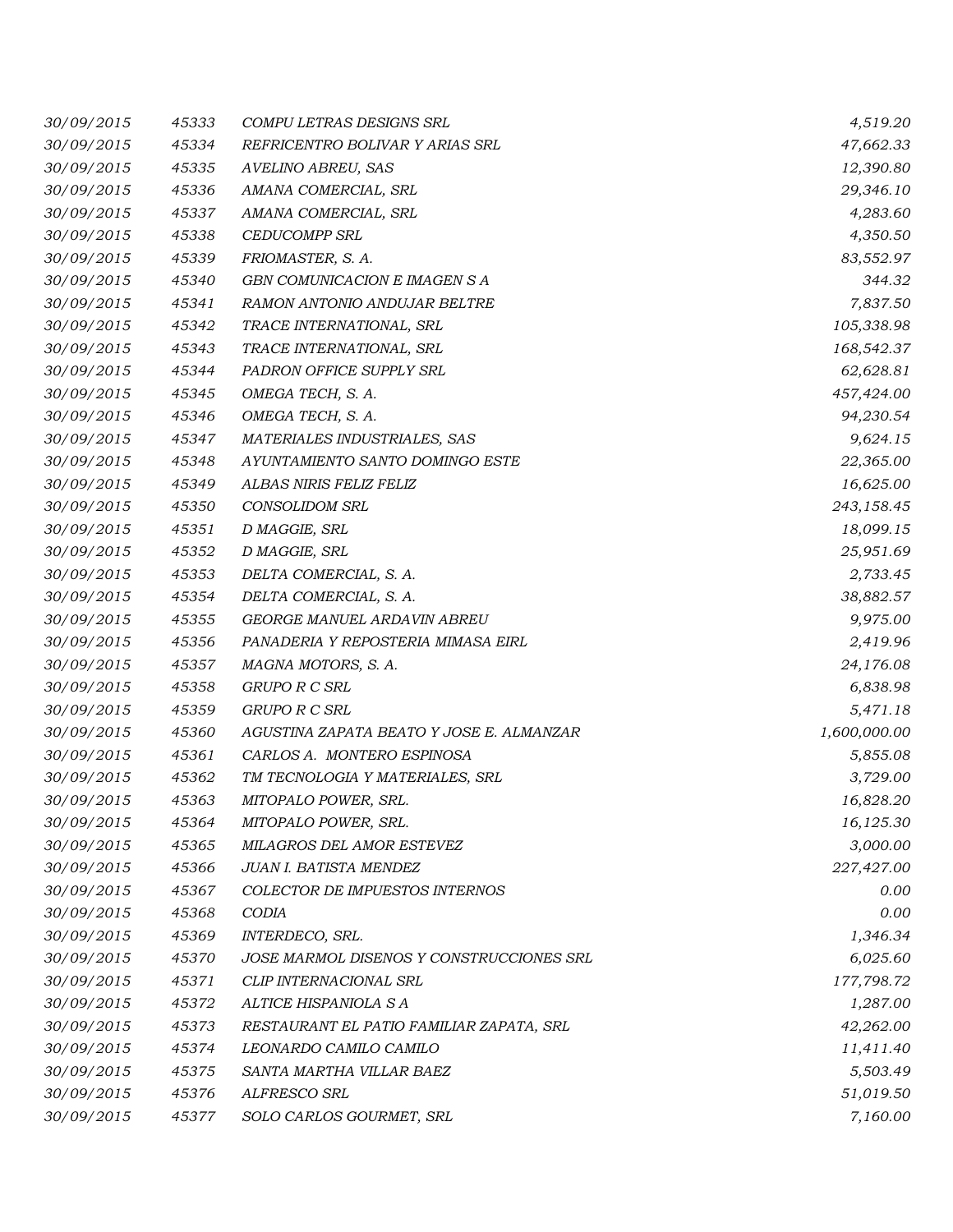|            | 85,878,261.68 |                                                     |               |
|------------|---------------|-----------------------------------------------------|---------------|
| 30/09/2015 | 45397         | <b>COLECTOR DE IMPUESTOS INTERNOS</b><br>TOTAL RD\$ | 3,396,074.72  |
| 30/09/2015 | 45396         | <b>COLECTOR DE IMPUESTOS INTERNOS</b>               | 1,410,154.86  |
| 30/09/2015 | 45395         | CODIA                                               | 4,435.47      |
| 30/09/2015 | 45394         | <b>COLECTOR DE IMPUESTOS INTERNOS</b>               | 44,354.68     |
| 30/09/2015 | 45393         | AMADA NADIA DEVARES SANCHEZ                         | 353,566.55    |
| 30/09/2015 | 45392         | JOSSEPHANG R. BERNHARDT NIVAR                       | 8,000.00      |
| 30/09/2015 | 45391         | ZUNILDA ALTAGRACIA PENA                             | 44,991.45     |
| 30/09/2015 | 45390         | MARTHA OLGA GARCIA SANTAMARIA                       | 90,600.00     |
| 30/09/2015 | 45389         | AGUA CRYSTAL, S. A.                                 | 157,507.62    |
| 30/09/2015 | 45388         | POLLOS SANDIE RESTAURANT SRL                        | 33,756.36     |
| 30/09/2015 | 45387         | ALBAS NIRIS FELIZ FELIZ                             | 15,010.00     |
| 30/09/2015 | 45386         | ADMINISTRADORA DE RIESGOS DE SALUD HUMANO S A       | 13,322,497.90 |
| 30/09/2015 | 45385         | AGUA CRYSTAL, S. A.                                 | 144,575.75    |
| 30/09/2015 | 45384         | SANTA MARTHA VILLAR BAEZ                            | 3,734.52      |
| 30/09/2015 | 45383         | SANTA MARTHA VILLAR BAEZ                            | 3,636.24      |
| 30/09/2015 | 45382         | CENTRO AUTOMOTRIZ DURAN SRL                         | 58,911.00     |
| 30/09/2015 | 45381         | AYUNTAMIENTO MUNICIPAL DE SAN PEDRO DE MACORIS      | 1,000.00      |
| 30/09/2015 | 45380         | AYUNTAMIENTO MUNICIPAL DE SAN PEDRO DE MACORIS      | 1,000.00      |
| 30/09/2015 | 45379         | HERNAN MIRANDA GUZMAN                               | 47,785.00     |
| 30/09/2015 | 45378         | HERNAN MIRANDA GUZMAN                               | 88,511.50     |

## *RELACION DE TRANSFERENCIAS DEBITOS MES DE SEPTIEMRE 2015*

| <b>FECHA</b> | NUM. | <b>DESCRIPCION</b>                        | <b>VALOR RD\$</b> |
|--------------|------|-------------------------------------------|-------------------|
| 02/09/2015   | 237  | CONSEJO DEL PODER JUDICIAL (CONTRALORIA)  | 207,000.00        |
| 02/09/2015   | 238  | FATIMA M. CRUZ FERREIRA                   | 5,000.00          |
| 03/09/2015   | 239  | CEFERINA FLETE VENTURA                    | 5,000.00          |
| 04/09/2015   | 240  | <b>FONDO DE PENSIONES Y JUBILACIONES</b>  | 53,113.84         |
| 09/09/2015   | 241  | IRAN D. DEL JESUS ARIAS                   | 15,000.00         |
| 15/09/2015   | 242  | JUAN G. MARTE ALCANTARA                   | 33,769.42         |
| 15/09/2015   | 243  | ERICK D. PAEZ NUNEZ                       | 49,513.06         |
| 15/09/2015   | 244  | <i>JOSE A. LUCIANO HERRERA</i>            | 22,999.92         |
| 15/09/2015   | 245  | JINIOR GARCIA VICTORIA                    | 36,241.06         |
| 15/09/2015   | 246  | ESCUELA NACIONAL DE LA JUDICATURA         | 10,750,000.00     |
| 15/09/2015   | 247  | FELIX R. RODRIGUEZ VASQUEZ                | 24,011.42         |
| 15/09/2015   | 248  | CONSEJO DEL PODER JUDICIAL (EMPLEADOS)    | 48,915.34         |
| 18/09/2015   | 249  | CONSEJO DEL PODER JUDICIAL                | 282,649,500.20    |
| 21/09/2015   | 250  | PROG. DE CONS. DE LA JURISD. INMOBILIARIA | 1,613,000.00      |
| 21/09/2015   | 251  | PROG. DE CONS. DE LA JURISD. INMOBILIARIA | 1,776,250.00      |
| 18/09/2015   | 252  | CONSEJO DEL PODER JUDICIAL (SERV. P.J.)   | 2,450,000.00      |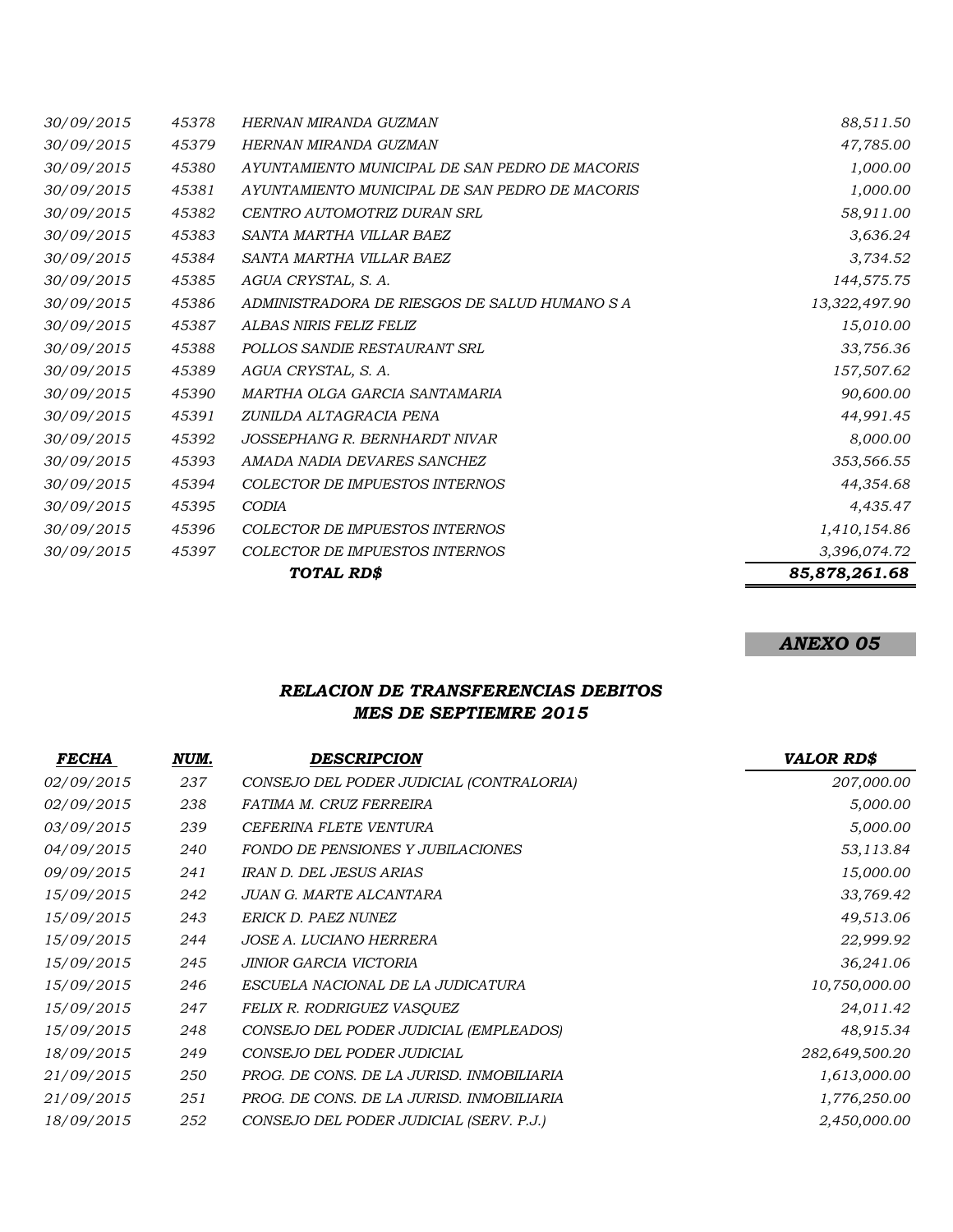|            | 331,922,620.93 |                                                        |               |
|------------|----------------|--------------------------------------------------------|---------------|
| 30/09/2015 | 263            | <b>FONDO DE PENSIONES Y JUBILACIONES</b>               | 295.60        |
| 30/09/2015 | 262            | MAYRA J. FROMETA BRITO                                 | 3,500.00      |
| 30/09/2015 | 261            | CONSEJO DEL PODER JUDICIAL (SERV. JUD.)                | 64,755.59     |
| 28/09/2015 | 260            | CONSEJO DEL PODER JUDICIAL (CONTRALORIA)               | 207,000.00    |
| 28/09/2015 | 259            | WALTER ANT. CORDERO CIMMINO                            | 16,000.00     |
| 28/09/2015 | 258            | CONSEJO DEL PODER JUDICIAL (EX-JCES., EX-EMPL. Y EMPL) | 44,900.18     |
| 23/09/2015 | 257            | MARCOS ANT. VARGAS GARCIA                              | 75,000.00     |
| 22/09/2015 | 256            | <b>JUAN RODRIGUEZ RODRIGUEZ</b>                        | 5,000.00      |
| 21/09/2015 | 255            | CONSEJO DEL PODER JUDICIAL (JCES. Y CONSEJEROS)        | 17,408,922.45 |
| 21/09/2015 | 254            | CONSEJO DEL PODER JUDICIAL (SERV. JUD.)                | 10,291,750.00 |
| 21/09/2015 | 253            | CONSEJO DEL PODER JUDICIAL (FUNC. Y EMPLS.)            | 4,066,182.85  |

### *RELACION NOTAS DE DEBITOS MES DE SEPTIEMRE 2015*

| <b>FECHA</b> | NUM. | <b>DESCRIPCION</b>                      | <b>VALOR RD\$</b> |
|--------------|------|-----------------------------------------|-------------------|
| 30/09/2015   | 128  | MANEJO DE CUENTAS Y RETENCION           | 295.00            |
| 30/09/2015   | 129  | COMISION DE CHEQUES CERTIFICADOS        | 2,450.00          |
| 30/09/2015   | 130  | VARIACION EN PRIMA POR VENTA DE DIVISA  | 2,348.45          |
| 30/09/2015   | 131  | COMISION DEL 0.15% COBRADA POR EL BANCO | 200,224.82        |
| 30/09/2015   | 132  | TRANSFERENCIAS DE FONDOS VIA DATA       | 34,533.33         |
| 30/09/2015   | 133  | TRANSFERENCIA ENVIADA                   | 230.00            |
|              |      | TOTAL RD\$                              | 240,081.60        |